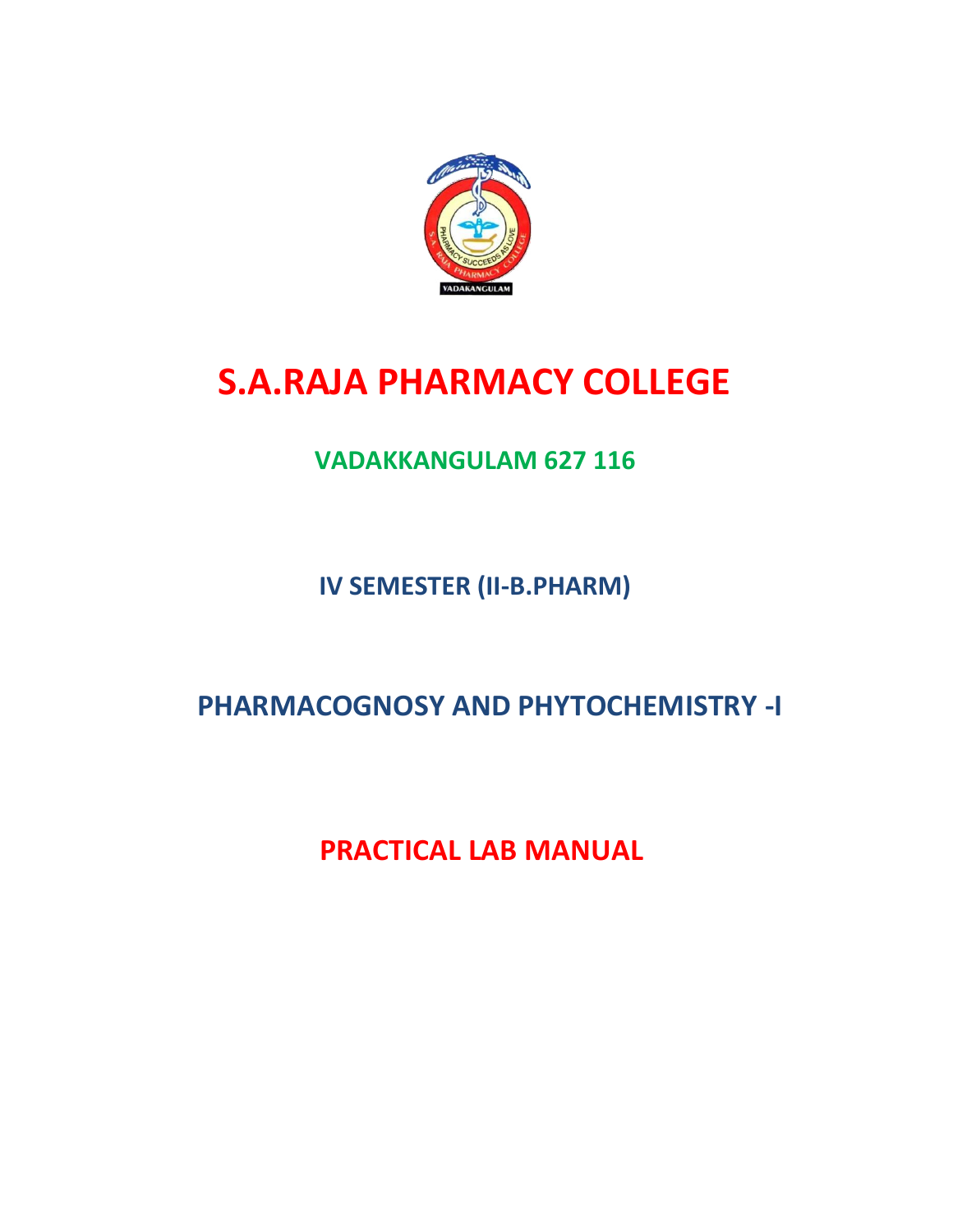### **EX No1 Chemical test: for Tragacanth.**

**Aim**: To identify the chemical characters of given sample.

#### **Background**

Unorganized drugs, as the name suggests, are drugs that show no definite cellular structure. These are derived from plant, animal or mineral sources by some process of extraction and followed by purification if necessary. Unorganized drugs are fairly homogenous and may be solids, semisolids or liquids. These may be differentiated by observing the solubility in alcohol and then applying other physical and chemical standards. TragacanthTragacanth is the dried gummy exudation from the stem of Astragalusgummifer, Labillardiere and other species of Astragalus (Fam. Leguminosae). It occurs in flat or curved ribbon shaped flakes. Odourless,n almost tasteless, white or pale yellowish-white, somewhat translucent, horny; fracture short.

#### **Chemicals Required :**

Hydrochloric acid, Sodium hydroxide solution, Fehling's solution, Barium chloride solution, Lead acetate, Ruthenium red, Iodine Caustic potash.

#### **PROCEDURE**

1). To 4 ml of 0.5% w/v solution, add 0.5 ml of hydrochloric acid and heat for 30 minutes on a water bath. Divide the liquid into two parts. (a). To one part, add 1.5 ml of sodium hydroxide solution and Fehling's solution, warm on water bath: red precipitate is produced. (b). To the second part, add barium chloride solution (10%): No precipitate is obtained (distinction from agar)

2). To a 0.5% w/v solution of the gum, add 20% w/v solution of lead acetate: A voluminous flocculent precipitate is obtained (distinction from acacia)

3). Mount a small quantity of powder in ruthenium red and examine microscopically: Particles do not acquire pink colour (distinction from Indian tragacanth)

4). To 0.1 g of powder, add N/50 Iodine: The mixture acquires an olive green colour (distinction from acacia and agar).

5). Powder is warmed with 5% aqueous caustic potash: Canary yellow colour will obtain. Indian tragacanth .It is obtained from Sterculiaurens Roxburgh; (Fam: Sterculiaceae). It is insoluble in alkali. It has acetous (acetic acid like) odour and starch is absent. It gives brownish colour when boiled with aqueous KOH. It is stained pink by solution of Ruthenium red.

**CONCLUSION** From the above morphological characters and chemical tests the given crude drug is identified as Tragacanth.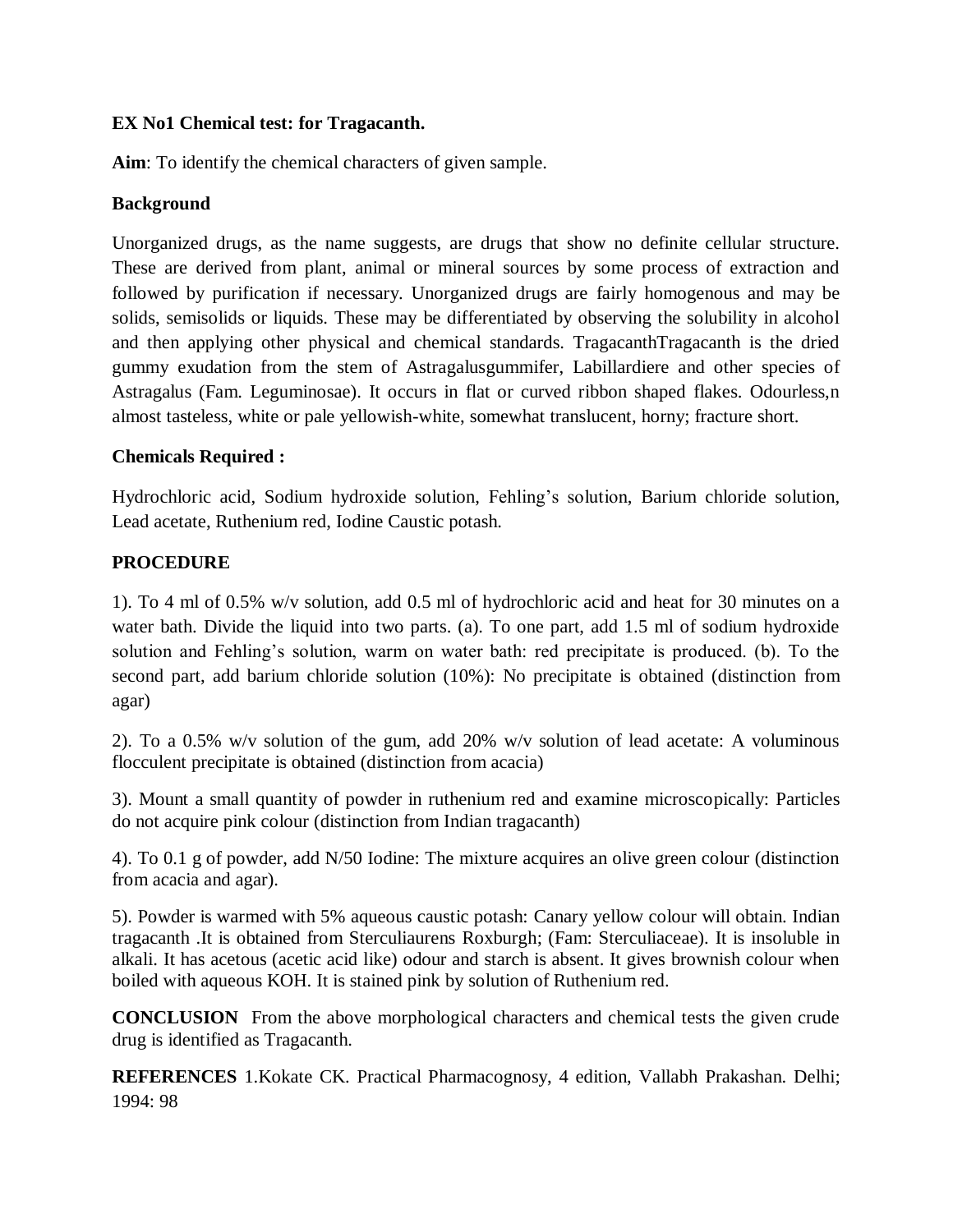#### **EX No 2 Chemical test: for Acacia**

**Aim**: To identify the chemical characters of given sample.

#### **Constituents:**

Gum Arabic consists almost entirely of glycosidal acid named Arabic acid, combined with potassium, magnesium and calcium. By hydrolysis Arabic acid yields 1 molecule of l-rhamnose, 2 molecules of D – galactose and 3 molecules of l– arabinose and an aldobionic acid. It also contains diastase and an oxidase enzyme.

### **PROCEDURE :**

- 1) Dissolve about 0.25 gm of the coarsely powdered drug in 5 ml of distilled water by shaking in the cold. Add 0.5 ml of hydrogen peroxide and 0.5 ml of benzidinesolution, shake and allow to stand for few minutes; a deep blue color or greenish blue color is formed due to the prescence of oxidase enzyme.
- 2) A 10% aqueous solution of acacia fails to produce any precipitate with dilute solution of lead acetate (a clear distinction from Agar and Tragacanth); it does not give any colour change with Iodine solution (a marked distinction from starch and dextrin); and it never produces a bluish-black colour with FeCl3 solution (an apparent distinction from tannins).
- 3) Hydrolysis of an aqueous solution of acacia with dilute HCl yields reducing sugars whose presence are ascertained by boiling with Fehling's solution to give a brick-red precipitate of cuprous oxide

**CONCLUSION** From the above morphological characters and chemical tests the given crude drug is identified as Acacia.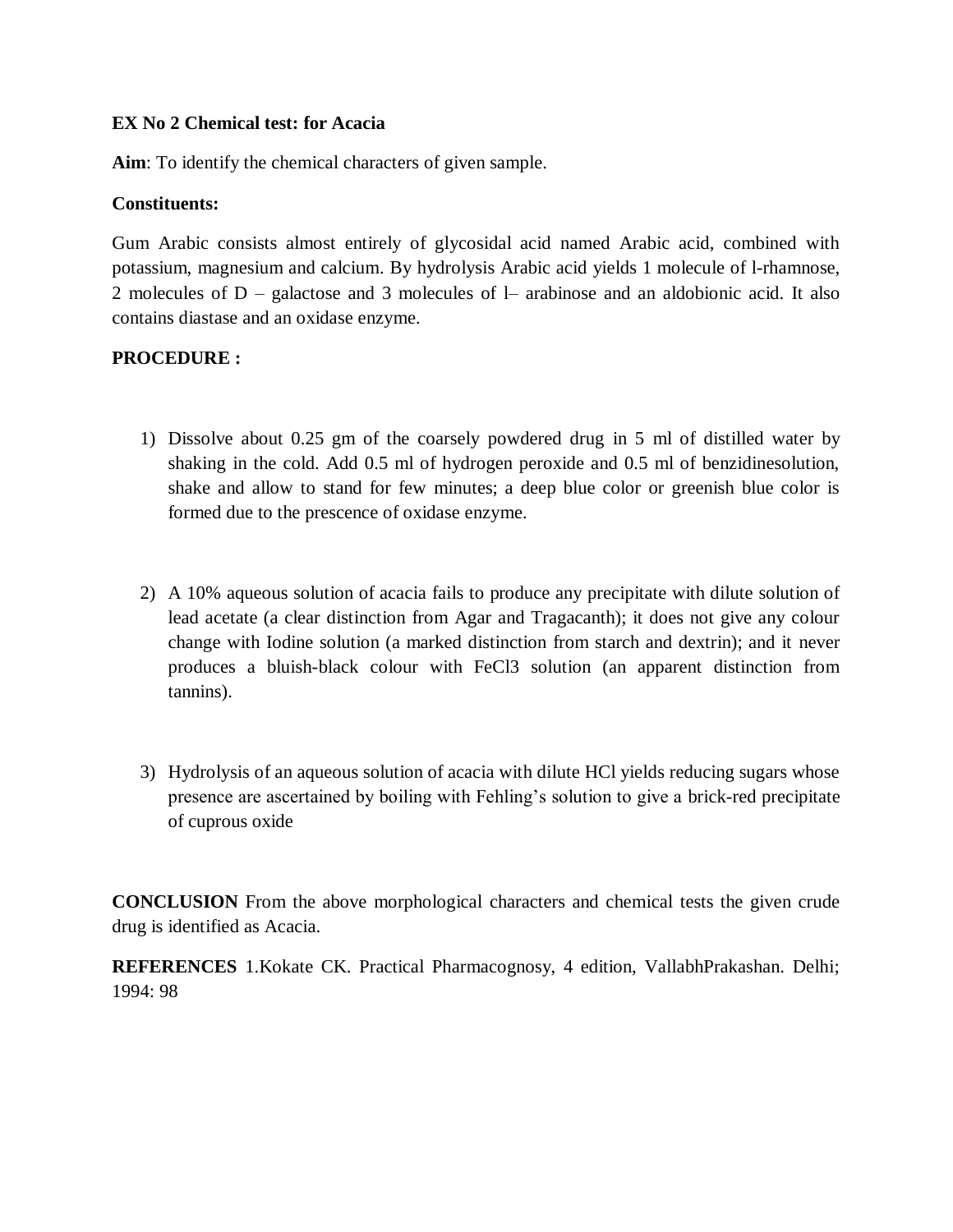### **EX No 3 Chemical test: for Agar**

Aim: To identify the chemical characters of given sample.

| SI.No.           | <b>Test</b>                                                                                                                                                  | <b>Observation</b>                                                  | <b>Inference</b>                    |
|------------------|--------------------------------------------------------------------------------------------------------------------------------------------------------------|---------------------------------------------------------------------|-------------------------------------|
|                  |                                                                                                                                                              |                                                                     |                                     |
| 1.               | Boil 1gm of agar with 10ml of water<br>until solution is affected, cool to room<br>temperature                                                               | A slip jet is formed. (Jelly like<br>mass is formed)                | Agar                                |
| 2.               | 0.2% solution of agar, $+$ aqueous solution<br>of tannic acid                                                                                                | No Precipitate is formed                                            | Distinction from<br>gelatin         |
| 3.               | Warm little sample in alcoholic solution<br>of pot. Hydroxide                                                                                                | yellow<br>colour<br>Canary<br>is<br>produced                        | Agar present                        |
| $\overline{4}$ . | Mount a small quantity of powder in the<br>solution of ruthenium red and examine<br>microscopically                                                          | Particles acquire red or pink<br>colour                             | Presence<br>of<br>mucilage in agar. |
| 5.               | Add 1 drop of N/10 solution of iodine to<br>10ml of decoction of agar. Rapidly cool<br>under tap water to room temperature.                                  | Crimson or Pale yellow colour<br>is produced                        | Agar is present                     |
| 6.               | Add 0.5ml of conc. HCl to 4ml of 0.5%<br>solution of agar. Heat it on water bath for<br>30minutes, cool at room temperature and<br>divide into two portions. |                                                                     |                                     |
|                  | Add 3ml of 10% NaOH solution<br>a)<br>and Fehling's solution A and B in equal<br>quantities and warm over water bath.                                        | Red ppt of cuprous oxide is<br>obtained                             | Reducing sugars<br>are present      |
|                  | 10% of barium<br>Add<br>chloride<br>b)<br>solution.                                                                                                          | Slight white ppt of barium<br>sulphate<br><sup>is</sup><br>obtained |                                     |
| 7.               | Incinerate agar to ash, add a drop of<br>con.HCl observe under microscope                                                                                    | Fragments of diatoms                                                | Agar is present                     |

**CONCLUSION** From the above morphological characters and chemical tests the given crude drug is identified as Agar.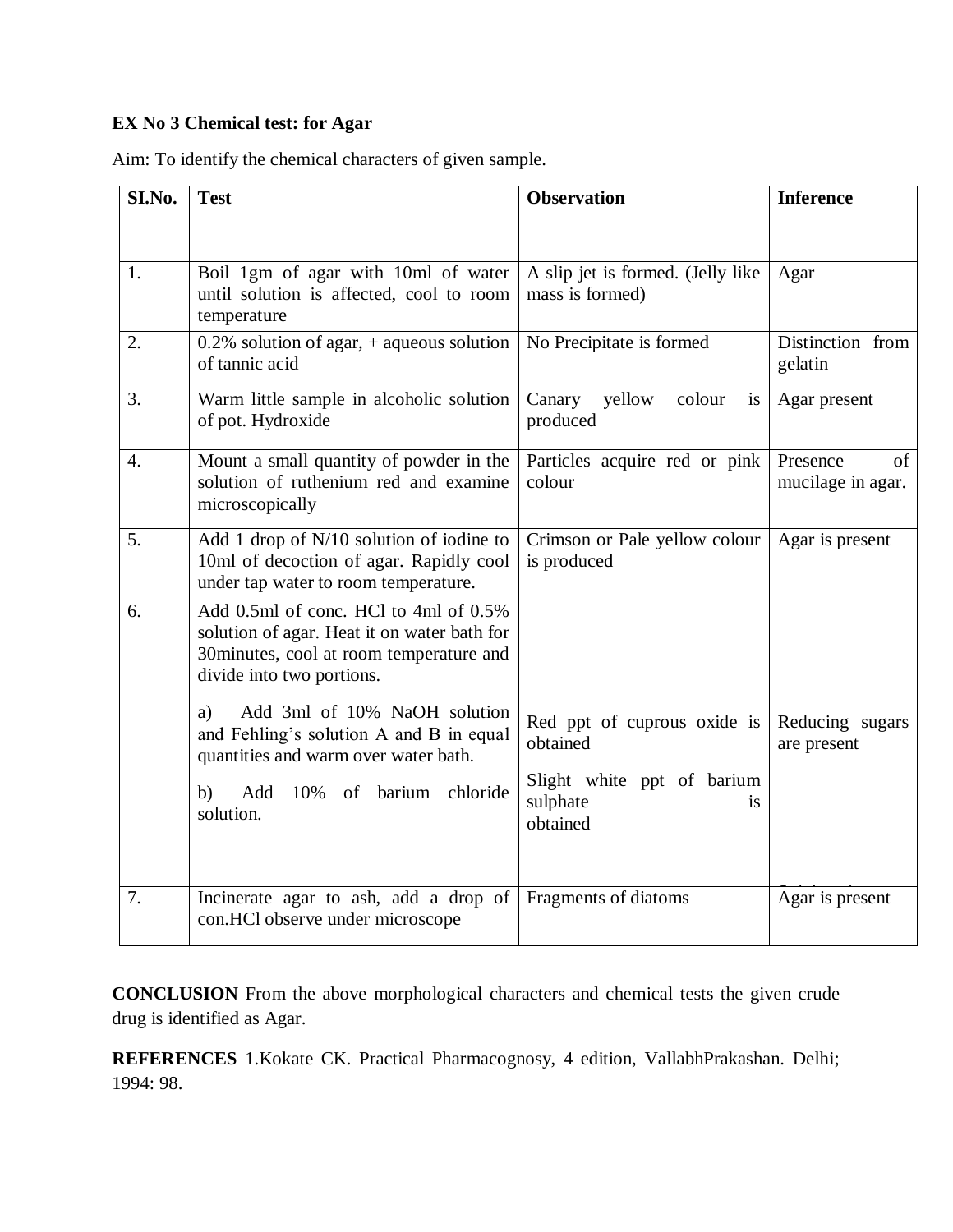#### **EX No 4 Chemical test: for Gelatin**

**Aim:** To identify the chemical characters of given sample.

#### **Background**

Gelatin is occurs in thin sheets, strips or as granular powder. High grade gelatin light yellow, semi crystalline substance. It is Odourless and tasteless. In cold water it swells up and slowly dissolves on warming to form viscous solution.

#### **Chemical Tests:**

- 1) When gelatin is heated with soda lime in dry test tube, ammonia is evolved due to the presence of nitrogenous compound in gelatin.
- 2) Gelatin solution is added Million's reagent to give a white ppt, which turns red on heating.
- 3) Gelatin gives buff white ppt with tannic acid solution.
- 4) Biuret test to 3 ml of test solution of gelatin. NaOH (1ml of 5%) is added whereby white to whitish buff colouredppt is formed which does not dissolve on heating.
- 5) Yellow ppt. is formed on adding picric acid to solution of gelatin.
- 6) It gives yellow ppt. with trinitrophenol in aqueous solution.

**CONCLUSION** From the above morphological characters and chemical tests the given crude drug is identified as Gelatin.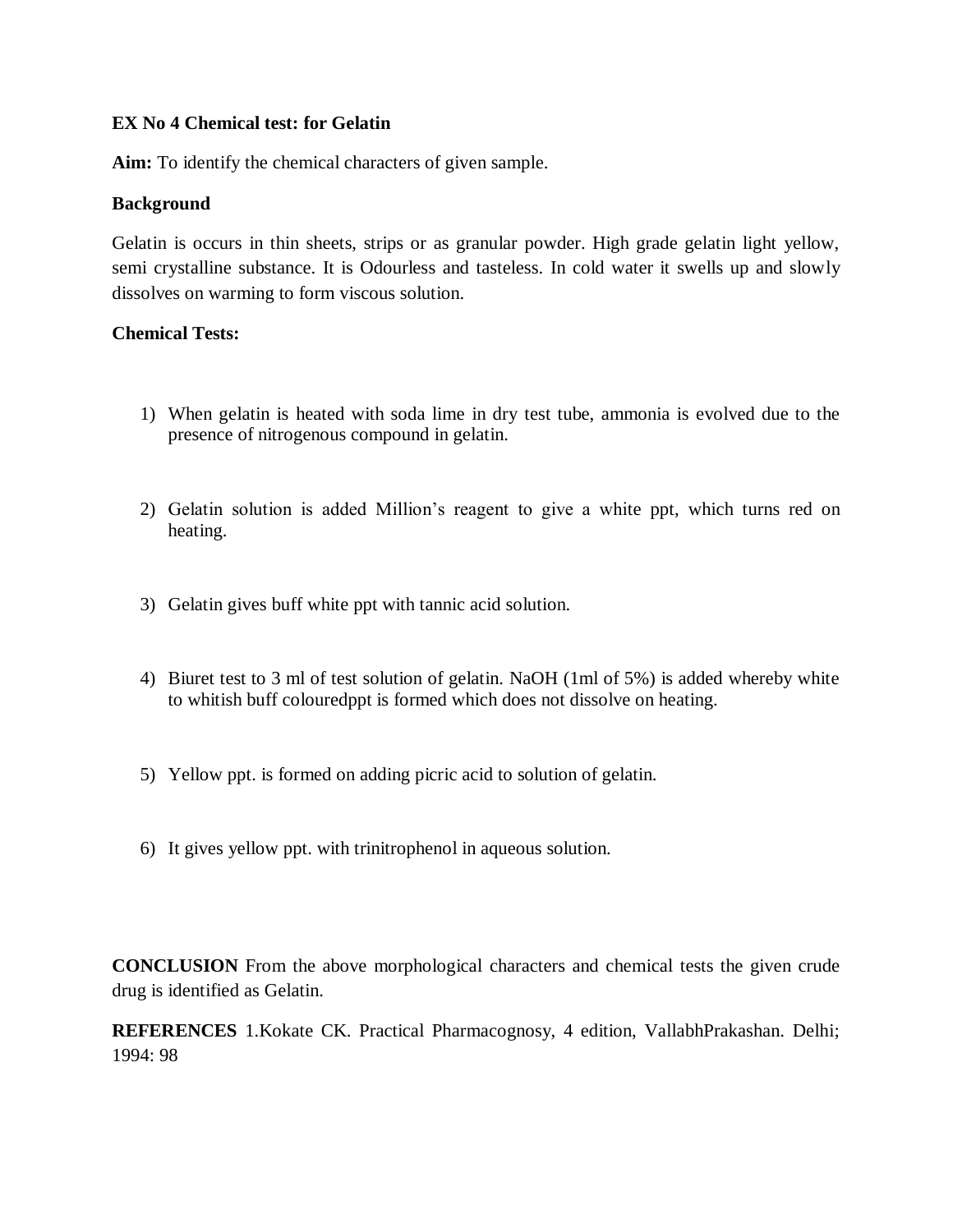### **EX No 5 Chemical test: forstarch**

#### **Background**

Amylose forms a colloidal dispersion in hot water whereas amylopectin is completely insoluble. The structure of amylose consists of long polymer chains of glucose unitsconnected by an alpha acetal linkage. Starch - Amylose shows a very small portion of an amylose chain. All of the monomer units are alpha -D-glucose, and all the alphaacetal links connect C #1 of one glucose and to C #4 of the next glucose. As a result of the bond angles in the αacetal linkage, amylose actually forms a spiral much like acoiled spring. See the graphic below, which show four views in turning from a the side to an end view

#### **Chemical Test for Starch or Iodine**

Amylose in starch is responsible for the formation of a deep blue color in the presence of iodine. The iodine molecule slips inside of the amylose coil. Iodine - KI Reagent: Iodine is not very soluble in water; therefore the iodine reagent is made by dissolving iodine in water in the presence of potassium iodide. This makes a linear triiodide ion complex with is soluble that slips into the coil of the starch causing an intense blue-black color.

**CONCLUSION** From the above morphological characters and chemical tests the given crude drug is identified as starch.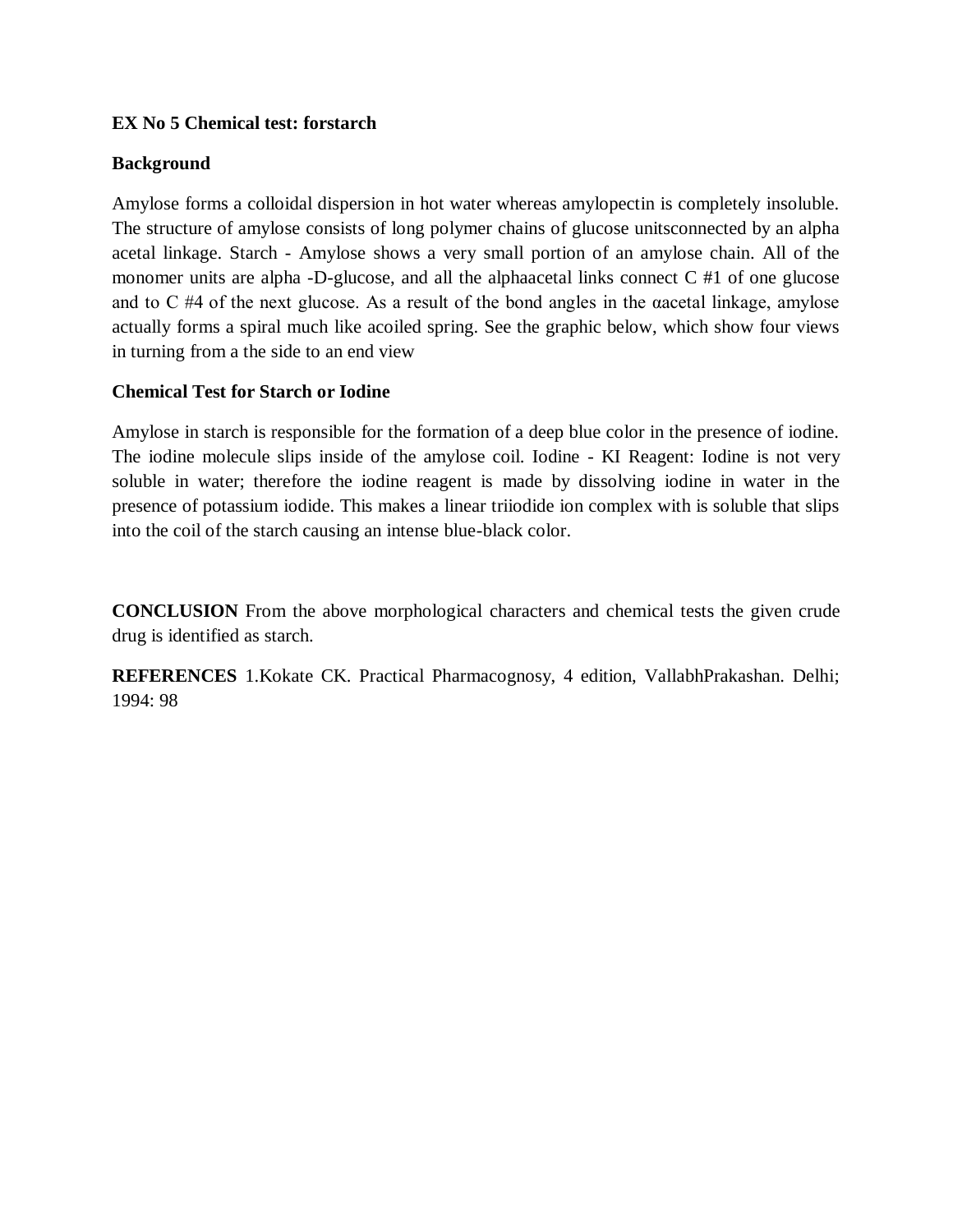### **EX No 6 Chemical test: for Honey**

| SI.No. | <b>Test</b>                                                                                                                                                     | <b>Observation</b>                   | <b>Inference</b>                   |
|--------|-----------------------------------------------------------------------------------------------------------------------------------------------------------------|--------------------------------------|------------------------------------|
|        |                                                                                                                                                                 |                                      |                                    |
| 1.     | Fiehe's test                                                                                                                                                    |                                      |                                    |
|        | Take about 3ml of honey $+$ 2ml of<br>ether and shake thoroughly and allow<br>the 2 layers to separate and evaporate<br>to dryness. The upper etherial layer is | Transient pink colour                | Pur honey                          |
|        | separated and put in a china dish and<br>evaporate, to the residue add 1%<br>resorcinol and HCl.                                                                | Permanent red colour                 | Adulterated<br>honey(Invert sugar) |
| 2.     | <b>Molisch's Test</b><br>Honey is treated with alpha Napthol<br>and concentrated sulphuric acid                                                                 | Purple colour                        | of<br>Presence<br>carbohydrate     |
| 3.     | <b>Reducing Sugar Test</b>                                                                                                                                      |                                      |                                    |
|        | Heat honey to this add a drop of<br>mixture of Fehling's solution $A \& B$                                                                                      | Brick red colour of<br>cuprous oxide | Presence<br>of<br>monosaccharide   |

**CONCLUSION** From the above morphological characters and chemical tests the given crude drug is identified as Honey.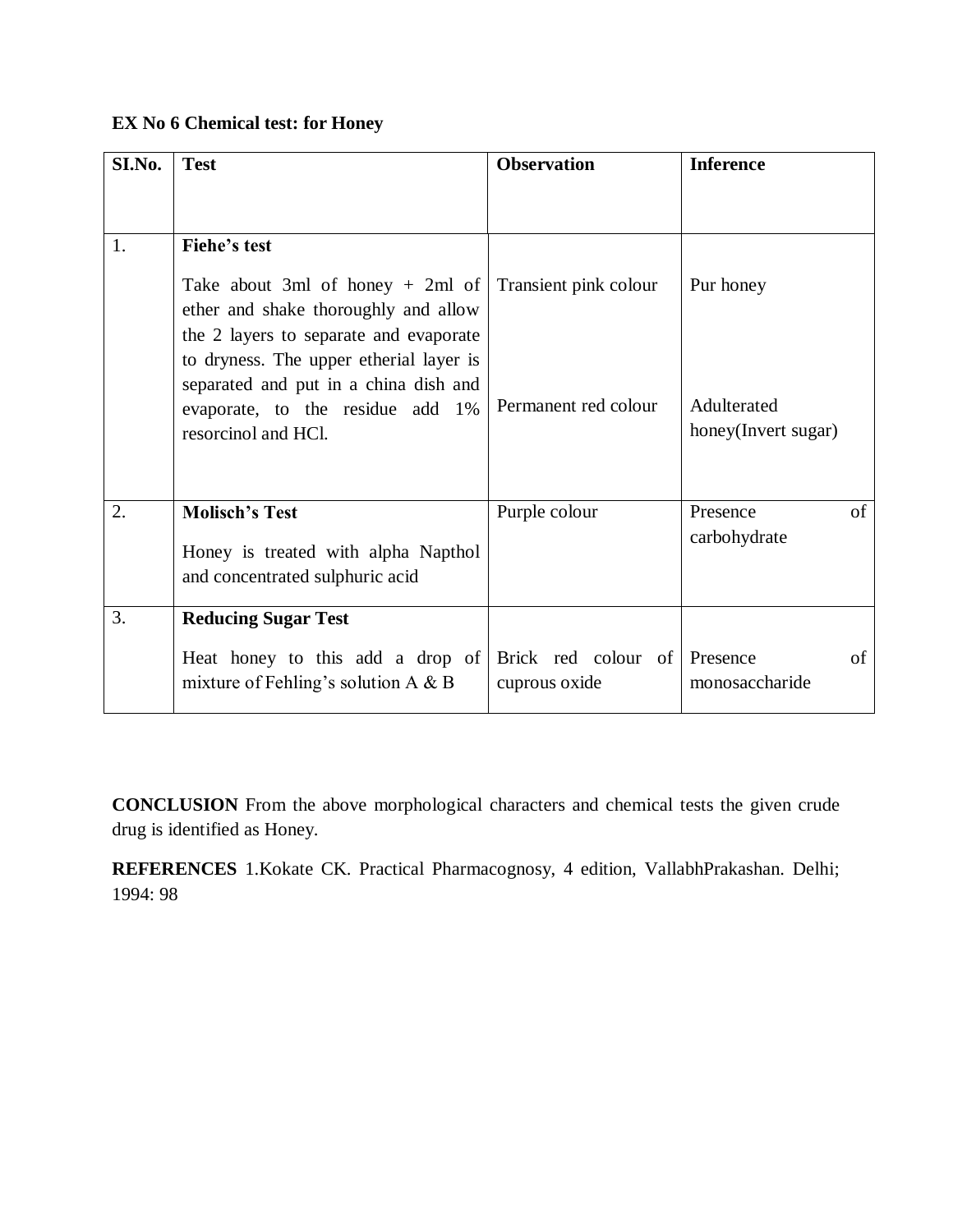### **EX No 7 Chemical test: for Castor oil**

| SI.No | <b>Test</b>                                                 | <b>Observation</b>                                                                                                        | <b>Inference</b>       |
|-------|-------------------------------------------------------------|---------------------------------------------------------------------------------------------------------------------------|------------------------|
|       |                                                             |                                                                                                                           |                        |
| 1.    | Add 5ml of light petroleum ether                            | clear<br>solution<br>$\mathsf{A}$                                                                                         | Castor oil present     |
|       | $(40^{\circ} - 60^{\circ})$ to 10ml of castor oil           | results<br>and<br><sub>on</sub><br>increasing<br>the<br>petroleum ether about<br>15ml, turbid mixture<br>will be obtained |                        |
| 2.    | $Oil + equal$ volume of alcohol and<br>cool to 0°C for 3hrs | A clear<br>liquid<br>is<br>obtained                                                                                       | Castor oil is present. |

**CONCLUSION** From the above morphological characters and chemical tests the given crude drug is identified as castor oil.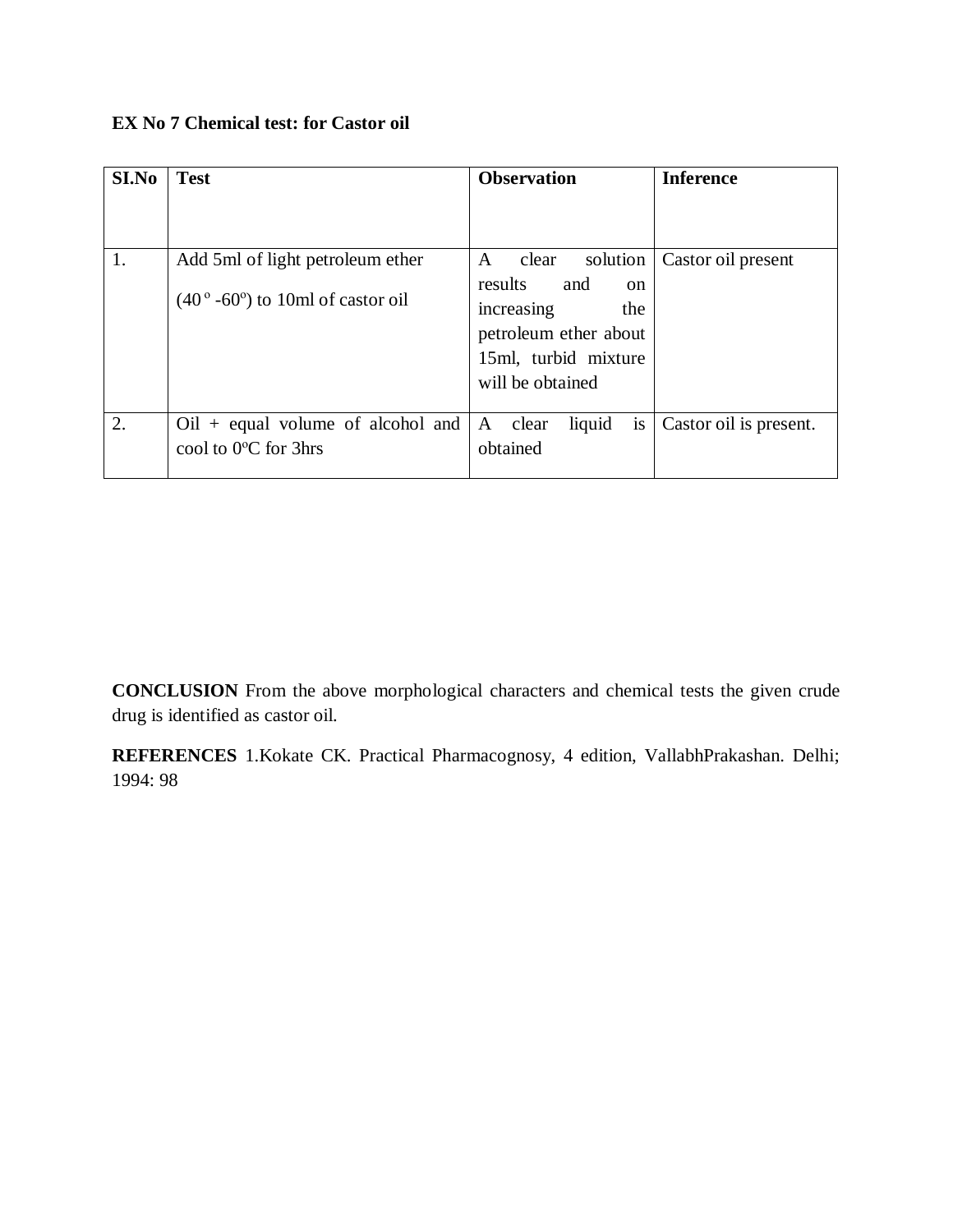#### **DETERMINATION OF STOMATAL NUMBER**

#### **BACKGROUND**

Stoma (plural-stomata) is a minute epidermal opening covered by two kidney shaped guard cells in dicot leaves. These guard cells, in turn, are surrounded by epidermal (subsidiary) cells. Stomata perform the functions of gaseous exchange and transpiration in plants. The nature of the stomata, as well as, the stomatal index and stomatal number are important diagnostic characteristics of dicot leaves. Stomatal number is defined as the average number of stomata per sq mm of epidermis of the leaf. The actual number of stomata per sq mm may vary for the leaves of the same plant grown in different environment or under different climatic conditions. It is, however shown that the ratio of the number of stomata to the total number of epidermal cells in a given area of epidermis is fairly constant for any age of the plant and under different climatic conditions. Stomatal index is the percentage which the number of stomata forms to the total number of epidermal cells, each stoma being counted as one cell. Stomatal index can be calculated by using the following equation:

Stomatal Index =  $S \times 100/E + S$ 

Where,  $S =$  Number of stomata per unit area  $E =$  Number of epidermal cells in the same unit area

Whilst stomatal number varies considerably with the age of the leaf and due to changes in environmental conditions, stomatal index is relatively constant and therefore, of diagnostic significance for a given species. It is employed for the differentiation of allied or closely related to species of same genus in air dried, as well as fresh conditions

**REQUIREMENTS** Compound microscope Camera lucida Drawing board Micro slides Cover glasses Forceps Spirit lamp Small watch glass Blade Cello tape, drawing sheet Dark coloured pencil with sharp lead Chloral hydrate solution

#### **PROCEDURE**

1. Preparation of lamina

Take a mature leaf. If the leaf is small, the whole leaf may be taken and if the leaf is large,cut 5 mm square pieces from themiddle portion between the lamina and midrib.

Fresh leaf

- 1) Sometimes the epidermis can be easily peeled off in thick leaves by breaking it into pieces by sheering action. Separate the epidermis and treat with chloral hydrate.
- 2) Cut a number of 5mm pieces from the middle portion between the lamina and midrib.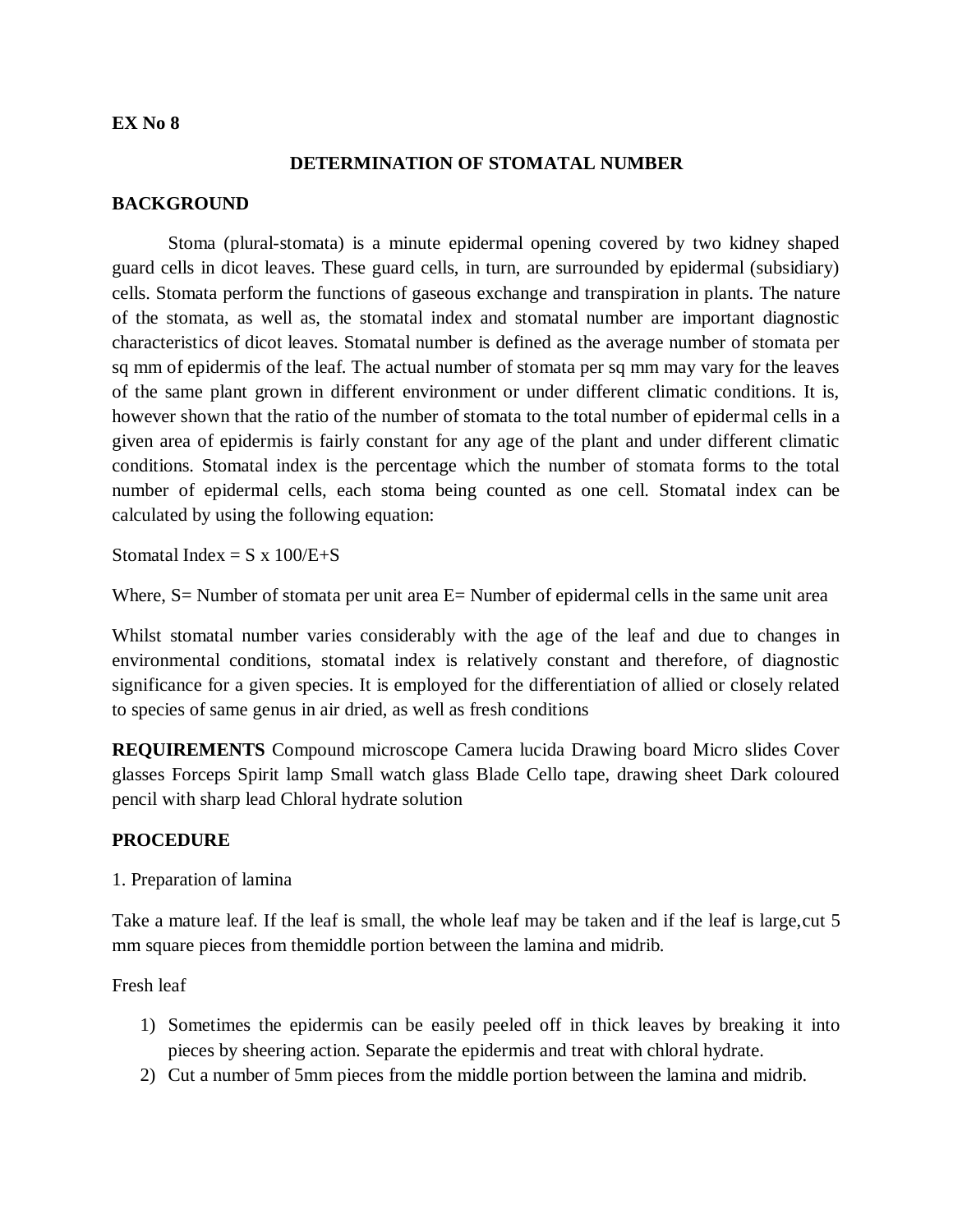- 3) Boil with chloral hydrate in a test tube placed in a water bath. The epidermis separates out. Carefully place the
- 4) epidermis on a slide with the help of a brush along with 1-2 drops of chloral hydrate; cool and then place a cover glass.
- 5) OR
- 6) Prepare an imprint of the epidermis: Take a little piece of gelatin gel (50%) with the help of a needle. Smear it on a hot slide, place a fresh leaf and slightly press the leaf. Invert the slide and cool it under a water tap till the gel is solidified.
- 7) Then the leaf is removed. This leaves an imprint of the stomata and epidermal cells on the gel.
- 8) Trace the epidermal cells and stomata with the help of camera lucida.

Dry leaf

- 1) Heat the leaf with chloral hydrate in a test tube on a water bath for 30 min.
- 2) Cut the leaf into two pieces, observe under the microscope to see whether the stomata are present on both surfaces or one.
- 3) Place the cleared leaf with the veins facing down. Then the upper epidermis will be visible.
- 4) Place the other half with veins facing upwards. Then the lower epidermis will be visible.
- 5) Add two drops of glycerin and place a cover glass.
- 6) Label the slides as "upper" and "lower" and trace the epidermal cells and stomata.

If the leaf is too thick and dark, separate the epidermis are given below.

- 1) Clear the leaf with chloral hydrate as given in step no.1. cut the leaf into two halves.
- 2) Place one half with the upper surface facing downwards.
- 3) Carefully scrape off the upper tissue, with the edge of a razor blade, without disturbing upper epidermis. Clean it with a
- 4) brush dipped in chloral hydrate solution.
- 5) The layer of cells remaining on the is the upper epidermis. Turn the layer upside to trace the cells.
- 6) Repeat the procedure with the second half, this time placing the lower surface facing downwards, proceed as given in

step no. 3. and 4.

6. Usually herbs and small shrubs have stomata on both surfaces. In tree species, stomata are present on the lower surface.

More stomata are present on the lower surface in dorsiventral leaf, almost the same number in isobilateral leaf.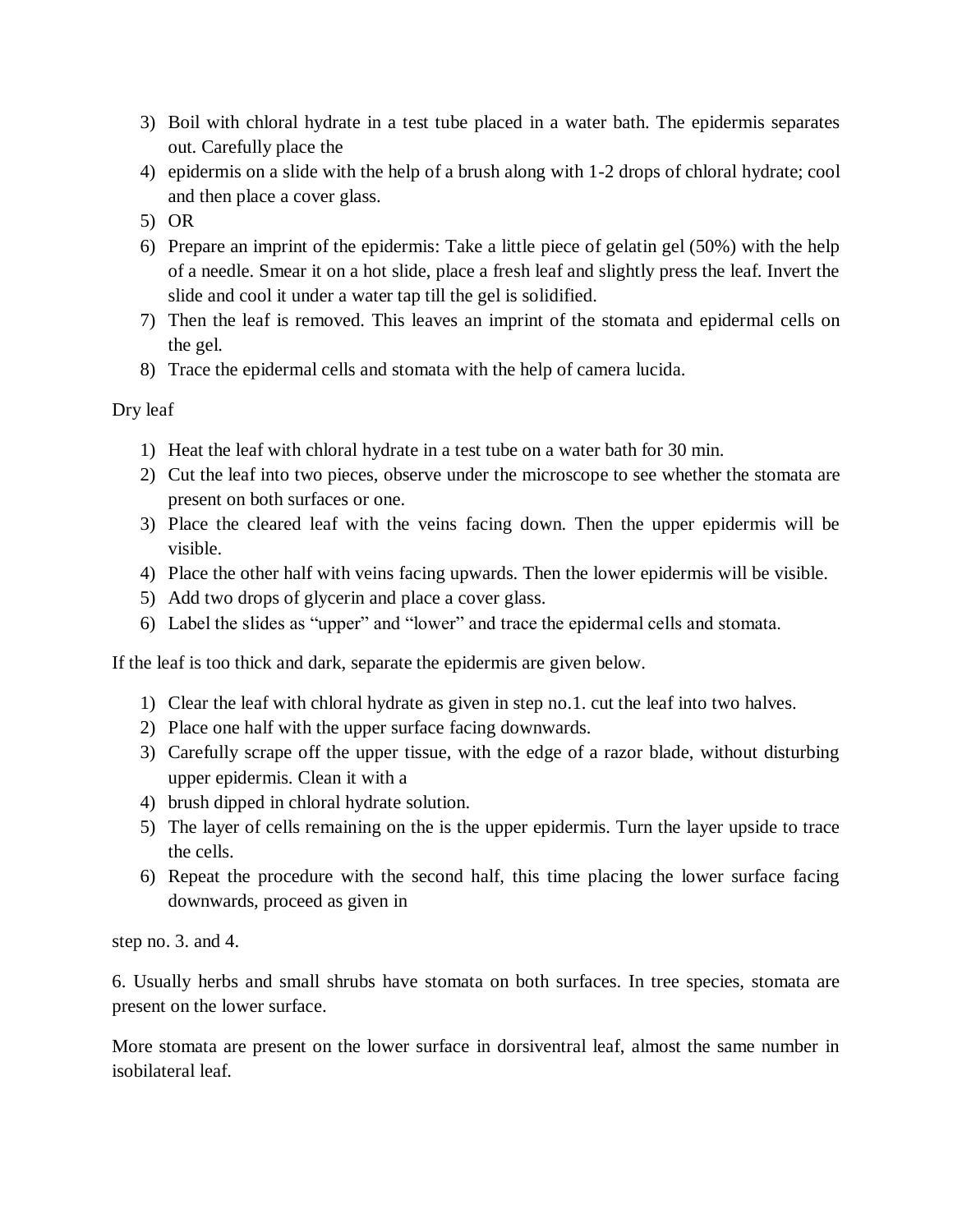#### 2. Tracing of cells

In this experiment the number has to be determined per square millimeter.

- 1) Adjust the drawing board, if swift camera-lucida is used. It is not necessary to adjust angle with Abbe's camera lucida.
- 2) With the help of stage micrometer, draw a line of 1mm using  $10\times10$  magnification on a drawing sheet and draw a 10 cm
- 3) square on that line  $(1 \text{ mm} = 10 \text{ cm})$  if magnification is correct.
- 4) Replace the stage micrometer with a prepared slide of the leaf as given for stomatal index.
- 5) With the help of camera lucida mark the number of stomata in the square.
- 6) Count the stomata. That gives the number of stomata per sq. mm.
- 7) Take 25 reading and calculate the average.
- 8) Note the side, for which the stomatal number is determined. Direct counting of stomata can also be done by a squared eyepiece micrometer, if the drawings are not required

#### **CONCLUSION**

Stomatal number and stomatal index of supplied leaf is \_\_\_\_\_\_\_\_\_\_\_\_\_\_\_\_\_\_\_\_\_\_\_\_\_

#### **REFERENCES**

1. Kokate CK, Practical Pharmacognosy, 4 edition, VallabhPrakashan. Delhi; 1994: 117-118.

2. Joshi S, Aeri V. Practical Pharmacognosy, 1 edition, Frank Bros. & Co. New Delhi; 2009: 208-09.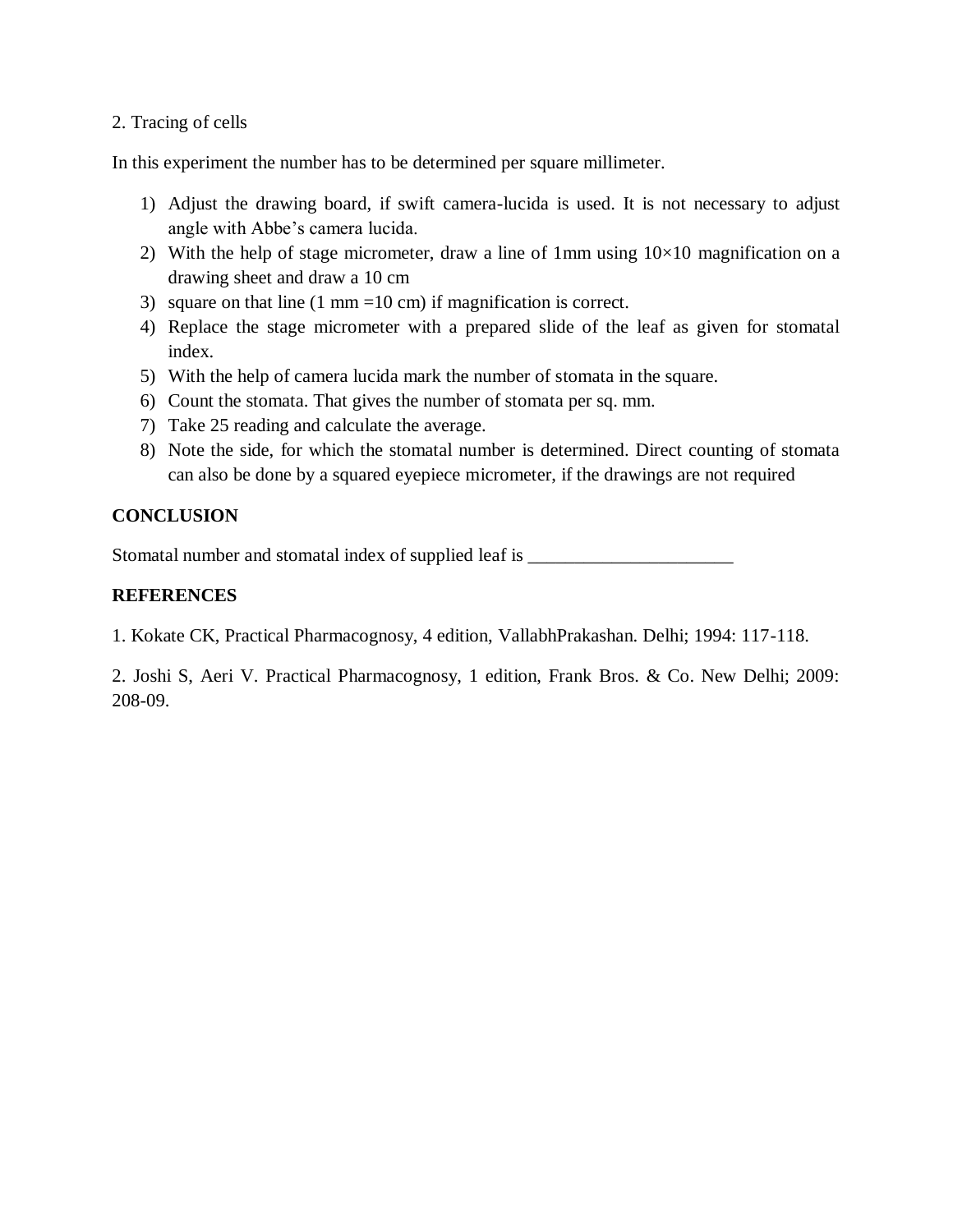#### **EX No 9 DETERMINATION OF STOMATAL INDEX**

#### **BACKGROUND**

Stoma (plural-stomata) is a minute epidermal opening covered by two kidneys shaped guard cells in dicot leaves. These guard cells, in turn, are surrounded by epidermal (subsidiary) cells. Stomata perform the functions of gaseous exchange and transpiration in plants. The nature of the stomata, as well as, the stomatal index and stomatal number are important diagnostic characteristics of dicot leaves. Stomatal number is defined as the average number of stomata per sq mm of epidermis of the leaf. The actual number of stomata per sq mm may vary for the leaves of the same plant grown in different environment or under different climatic conditions. It is, however shown that the ratio of the number of stomata to the total number of epidermal cells in a given area of epidermis is fairly constant for any age of the plant and under different climatic conditions. Stomatal index is the percentage which the number of stomata form to the total number of epidermal cells, each stoma being counted as one cell. Stomatal index can be calculated by using the following equation:

Stomatal Index =  $S \times 100/E + S$ 

Where, S = Number of stomata per unit area E = Number of epidermal cells in the same unit area. Whilst stomatal number varies considerably with the age of the leaf and due to changes in environmental conditions, stomatal index is relatively constant and therefore, of diagnostic significance for a given species

#### **REQUIREMENTS**

Compound microscope Camera lucida Drawing board Micro slides Cover glasses Forceps Spirit lamp Small watch glass Blade Cello tape Drawing sheet, Dark coloured pencil with sharp lead Chloral hydrate solution.

#### **PROCEDURE**

1. Preparation of lamina Take a mature leaf. If the leaf is small, the whole leaf may be taken and if the leaf is large cut 5 mm square pieces from the middle portion between the lamina and midrib. Fresh leaf 1. Sometimes the epidermis can be easily peeled off in thick leaves by breaking it into pieces by sheering action. Separate the epidermis and treat with chloral hydrate.

2. Cut a number of 5mm pieces from the middle portion between the lamina and midrib.

3. Boil with chloral hydrate in a test tube placed in a water bath. The epidermis separates out. Carefully place the epidermis on a slide with the help of a brush along with 1-2 drops of chloral hydrate; cool and then place a cover glass. OR

4. Prepare an imprint of the epidermis: Take a little piece of gelatin gel (50%) with the help of a needle. Smear it on a hot slide, place a fresh leaf and slightly press the leaf. Invert the slide and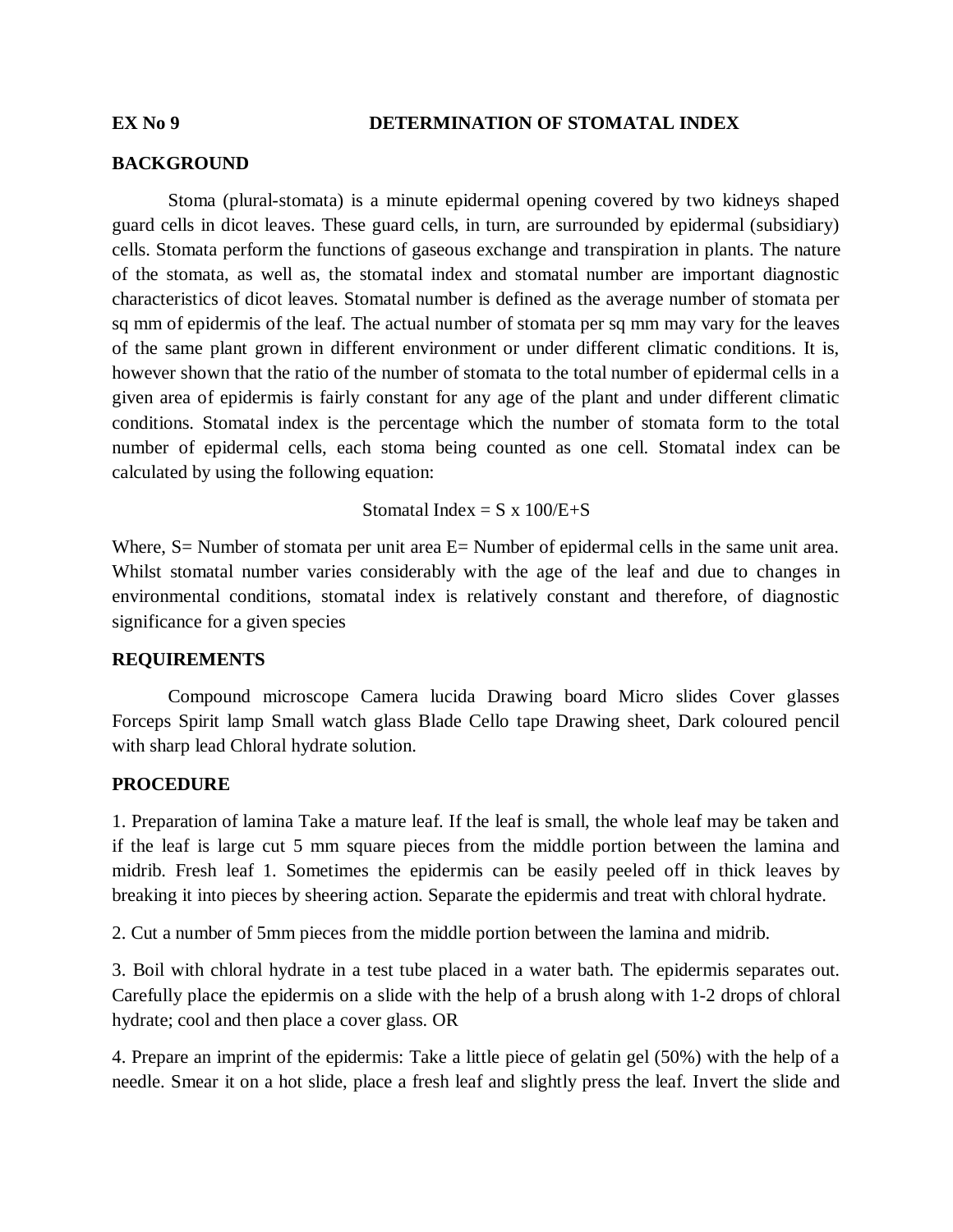cool it under a water tap till the gel is solidified. Then the leaf is removed. This leaves an imprint of the stomata and epidermal cells on the gel.

5. Trace the epidermal cells and stomata with the help of camera lucida.

Dry leaf

1. Heat the leaf with chloral hydrate in a test tube on a water bath for 30 min.

2. Cut the leaf into two pieces, observe under the microscope to see whether the stomata are present on both surfaces or one.

3. Place the cleared leaf with the veins facing down. Then the upper epidermis will be visible.

4. Place the other half with veins facing upwards. Then the lower epidermis will be visible.

5. Add two drops of glycerin and place a cover glass.

6. Label the slides as "upper" and "lower" and trace the epidermal cells and stomata.

If the leaf is too thick and dark, separate the epidermis are given below. 1. Clear the leaf with chloral hydrate as given in step no.

1. cut the leaf into two halves.

2. Place one half with the upper surface facing downwards.

3. Carefully scrape off the upper tissue, with the edge of a razor blade, without disturbing upper epidermis. Clean it with a brush dipped in chloral hydrate solution.

4. The layer of cells remaining on the upper epidermis. Turn the layer upside to trace the cells.

5. Repeat the procedure with the second half, this time placing the lower surface facing downwards, proceed as given in step no. 3. and 4.

6. Usually herbs and small shrubs have stomata on both surfaces. In tree species, stomata are present on the lower surface. More stomata are present on the lower surface in dorsiventral leaf, almost the same number in isobilateral leaf.

Tracing of cells

1. Draw a square of about 8-10 cm square on a drawing sheet or any unit area.

2. Place the prepared slide on the stage of the microscope.

3. Focus epidermal cells and the stomata first with  $10\times10$  and later focus with  $10\times40$  or  $10\times20$ .

4. With the help of camera lucida, trace the stomata and the epidermal cells in the square.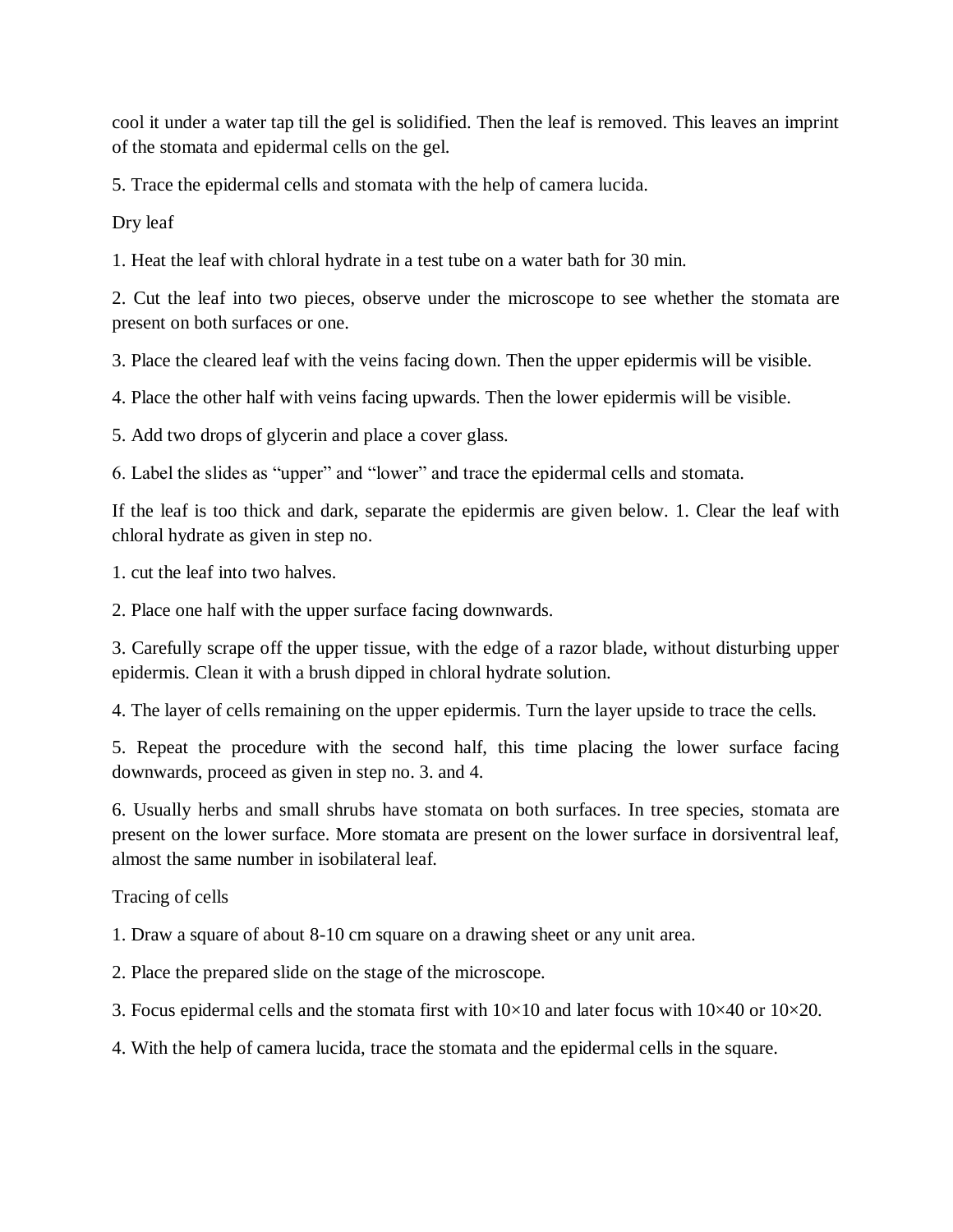5. Trace epidermal cells and the stomata outside the square to completion on two adjacent sides of the square, for counting purpose.

6. Number the complete epidermal cells and the stomata within the square.

7. Then continue numbering the cells that are more than half on two adjacent sides.

Calculation ----------------------------------Stomatal index = no. of stomata x 100 No. of stomata + epidermal cells

#### **REFERENCES**

1. Kokate CK, Practical Pharmacognosy, 4 edition, VallabhPrakashan. Delhi; 1994: 117-118.

2. Joshi S, Aeri V. Practical Pharmacognosy, 1 edition, Frank Bros. & Co. New Delhi; 2009: 208-09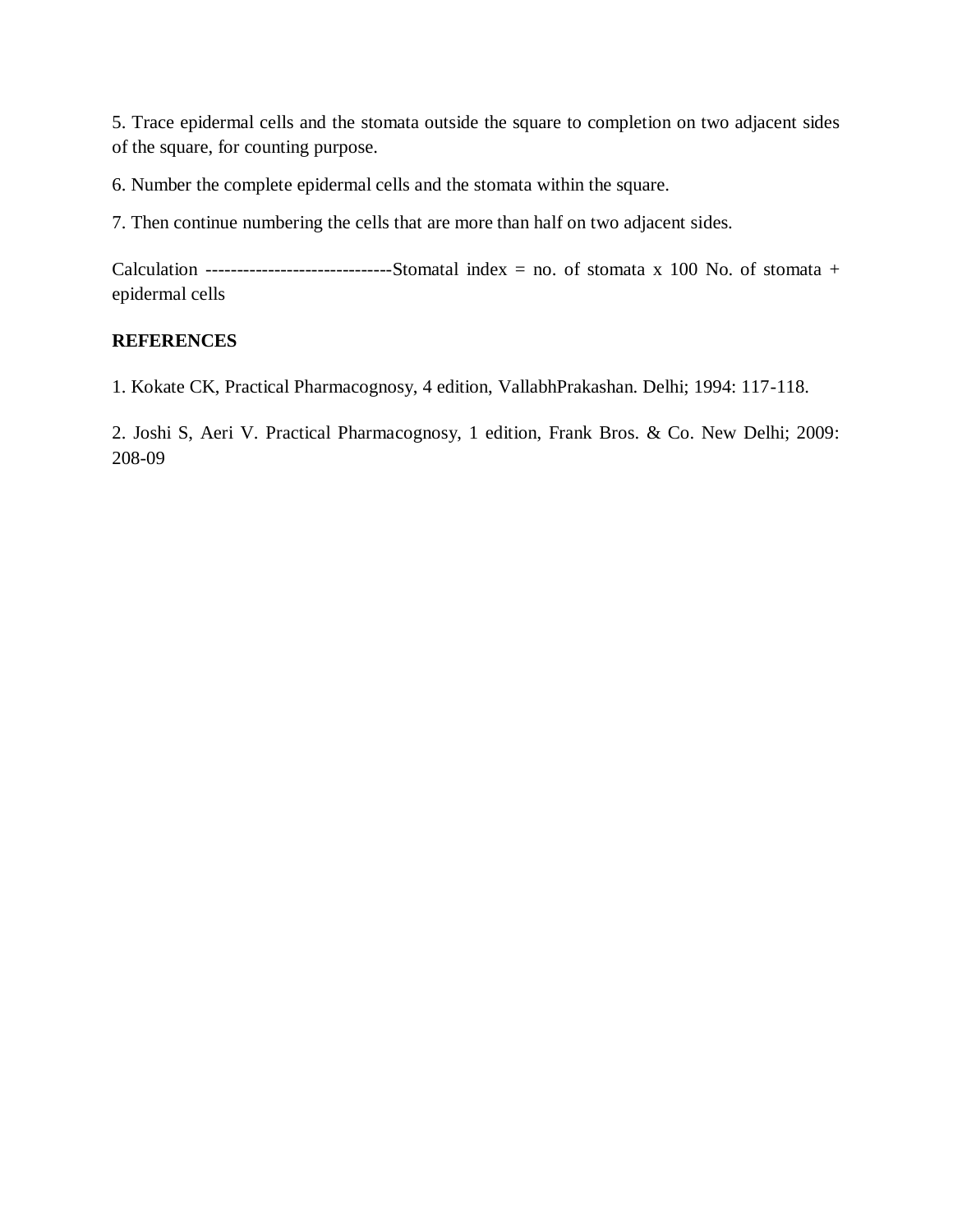#### **EX No 10 DETERMINATION OF VEIN-ISLET AND VEIN TERMINATION NUMBER**

Vein islet is the minute area of photosynthetic tissue encircled by the ultimate division of the conducting strands. Vein termination number is the number of veinlet terminations per mm of leaf surface. A piece of the leaf was cleared by boiling in chloral hydrate solution and camera lucida and drawings board were arranged and 1 mm line was drawn with help of stage mm. A square was constructed on this line in the centre of the field. The slide was placed on the stage. The veins included within the square were traced off, completing the outline of those islets which overlap two adjustment side of the square. The average number of vein islet from the four adjoining square, to get the value for one square mm was calculated. The number of veinlet termination present within the square was counted and the average number of veinlet termination number from the four adjoining square to get the value for 1 square mm was found known as vein termination number.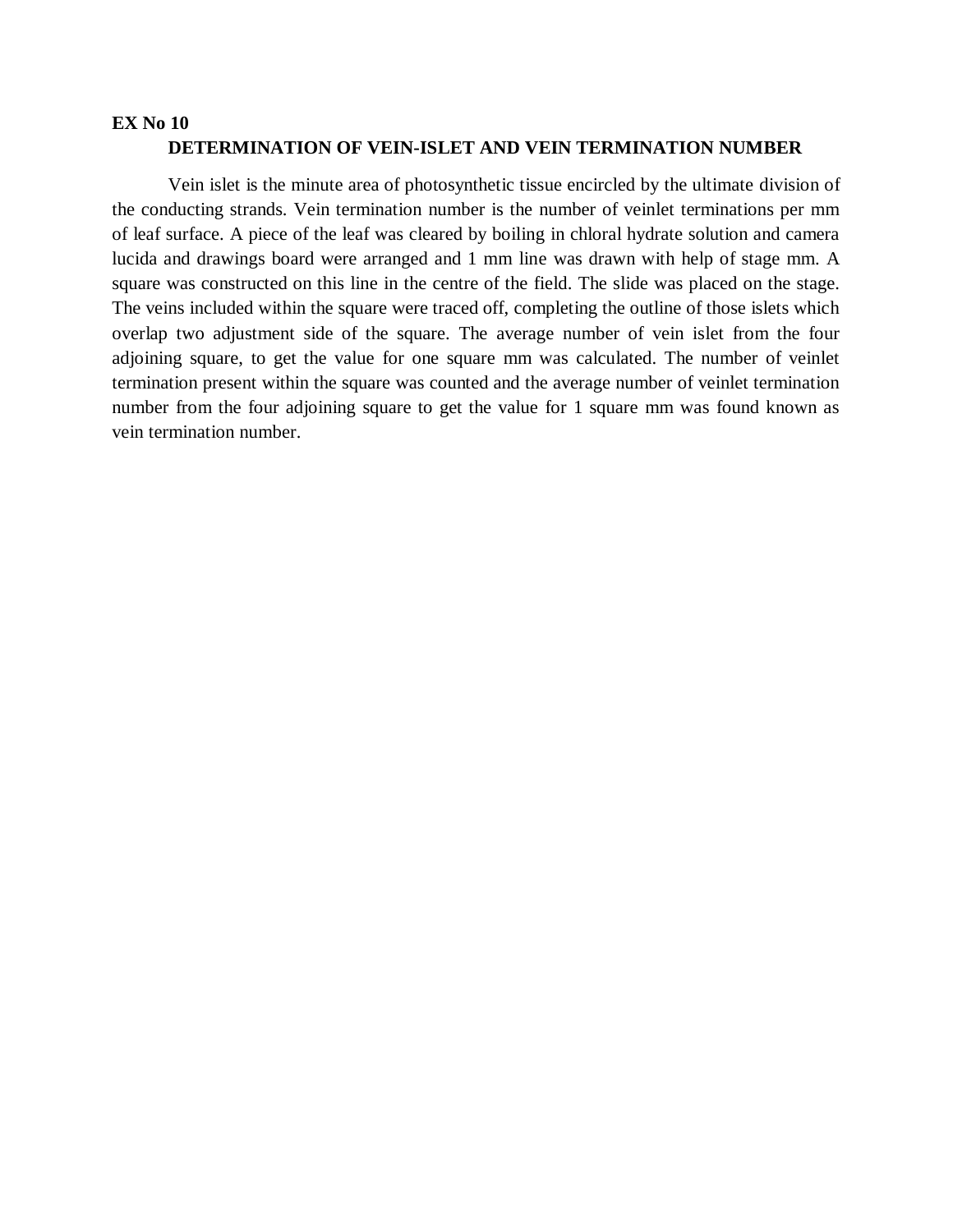#### **DETERMINATION OF PALISADE RATIO**

A piece of the leaf was boiled in chloral hydrate and was placed under microscope. Camera lucida and drawing board were arranged and the outline of four cells of the epidermis was traced using 4 mm objective. Then, palisade layer was focused down and sufficient cells for covering the tracing of the epidermal cells were traced off. The outline of those palisade cells which were intersected by the epidermal walls was completed. The palisade cells under the four epidermal cells (including cells which are more than half and excluding cells which are less than half within the area of epidermal cells) were counted. The determination for five groups of four epidermal cells from different part of the leaf was repeated. The average number of cells beneath epidermal cells was calculated known as palisade ratio.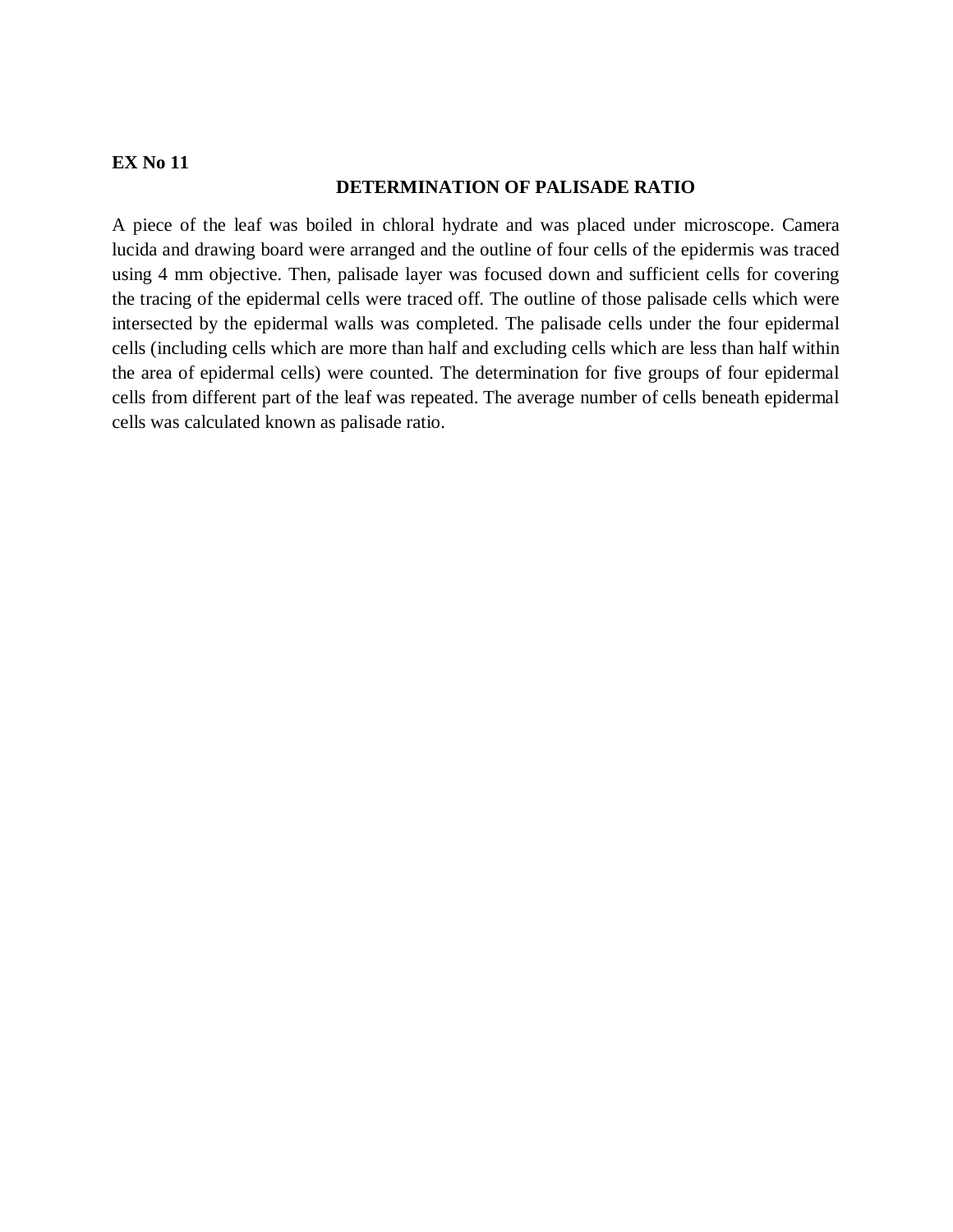### **DETERMINATION OF SIZE OF STARCH GRAINS**

#### **BACKGROUND**

Measurement of crystals using stage and eyepiece micrometers.

#### **REQUIREMENTS**

Microscope with mechanical stage

Eyepiece and stage micrometer

Calibration of eyepiece micrometer with the help of stage micrometer:

#### 1. **Stage micrometer**

1. Take the micrometer slide in hand and feel the sides of the slide.

2. The correct sides shows a slight elevation on one side.

3. Place it on the stage of the microscope. View the scale through the eyepiece at 10 x 10 magnification to find theposition of the scale on the micrometer.

4. To locate the scale, start viewing from the edge of the cover glass containing the engraved micrometer scale andthen move to the centre and locate the scale on the equatorial plane.

#### 2. **Eyepiece micrometer**

1. Remove the eyepiece and unscrew the part A

2. Place the eyepiece micrometer at level B of the eye piece where there is a hinge or diaphragm (it is the support onwhich the eyepiece micrometer rests).

3. Screw part A back and see whether the numbering on the eyepiece micrometer is in correct position, i,e zero tohundred. If numbers are reverse, remove the scale and place it in a correct manner.

4. The eye-piece can be rotated to make adjustments.

5. Do not introduce the eyepiece micrometer into the draw tube.

3. Calibration of eyepiece micrometer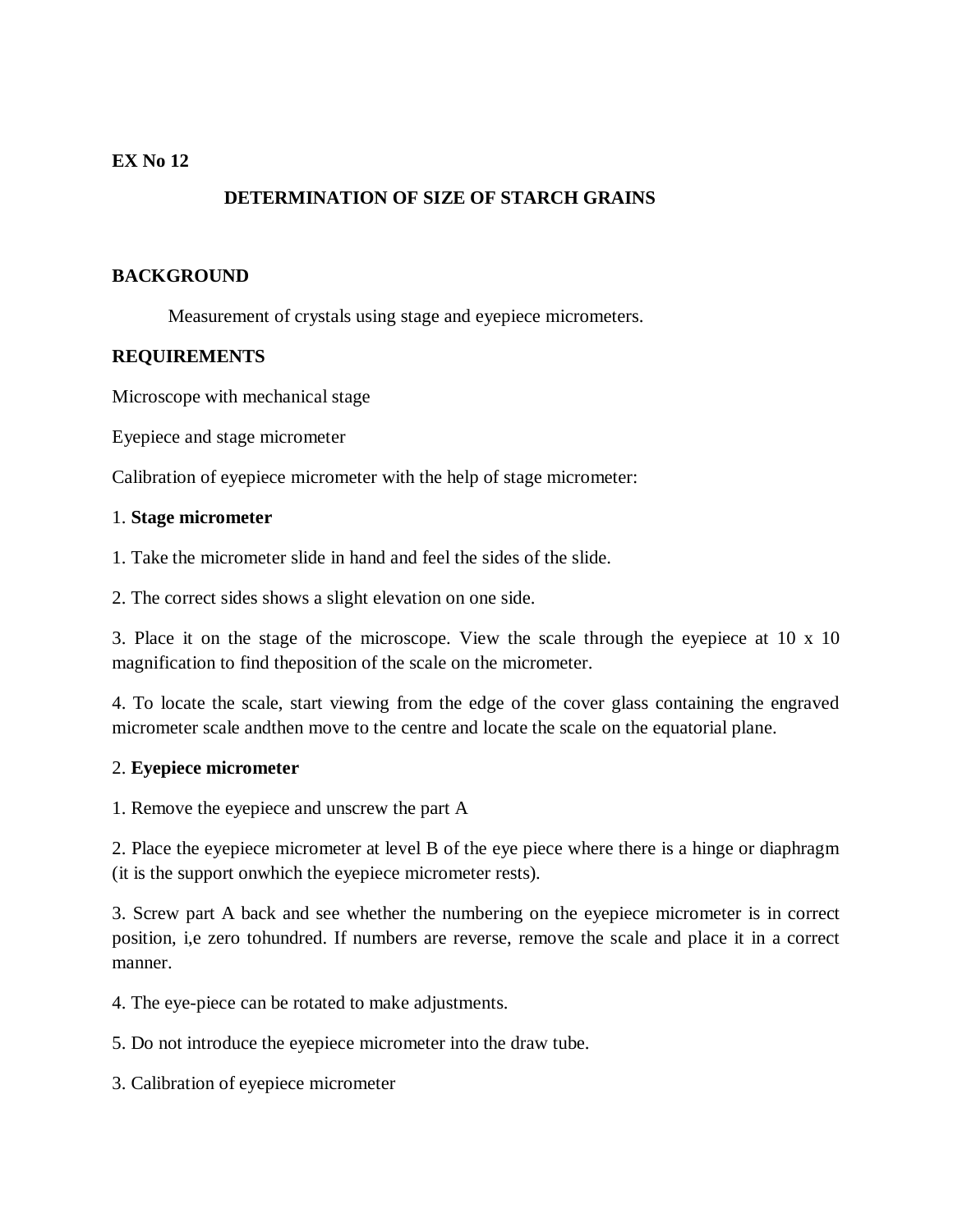1. View through the eyepiece with the required optical combinations.

2. Adjust the scales of the two micrometers such that both the scales are superimposed. Rotate the eyepiece to place

the scales in a parallel position or remove the stage micrometer till the lines coincide with eyepiece scale.

3. Move the stage micrometer such that the "0" readings of both the micrometer scales coincide or one of the largerdivision of the stage micrometer coincides with one of the lines of the eyepiece micrometer scale. Note the initialreadings.

4. Carefully scan the scales to see, which of the two scale readings exactly coincide on the right side. Note the finalreadings and calculate the factor for 1 division of the eyepiece micrometer.

Now the microscope is ready for taking measurements

Compound microscope

Eyepiece micrometer

Stage micrometer

Glycerin water

#### **PROCEDURE**

Calibrate eyepiece micrometer by using stage micrometer and calculate the factor. Mount a little quantity of powdered samplein glycerin water and measure the length and breadth of 25 calcium oxalate crystals. Multiply the values by the factor for thenext dimensions of the crystals.

Calculate the average value and give the range for the dimensions.

In case of cascara bark the calcium oxalate crystals range from 10-25-45  $\mu$ m, while in case of frangula bark, they measure upto 15 µm.

#### **CONCLUSION**

Size of calcium oxalate crystals of the given sample is \_\_\_\_\_\_\_\_\_\_\_\_\_\_\_\_\_\_\_\_\_\_\_\_\_

#### **REFERENCES**

1. Kokate CK, Practical Pharmacognosy, 4 edition, VallabhPrakashan. Delhi; 1994: 112-114.

2. Joshi S, Aeri V. Practical Pharmacognosy, 1 edition, Frank Bros. & Co. New Delhi; 2009: 203-204.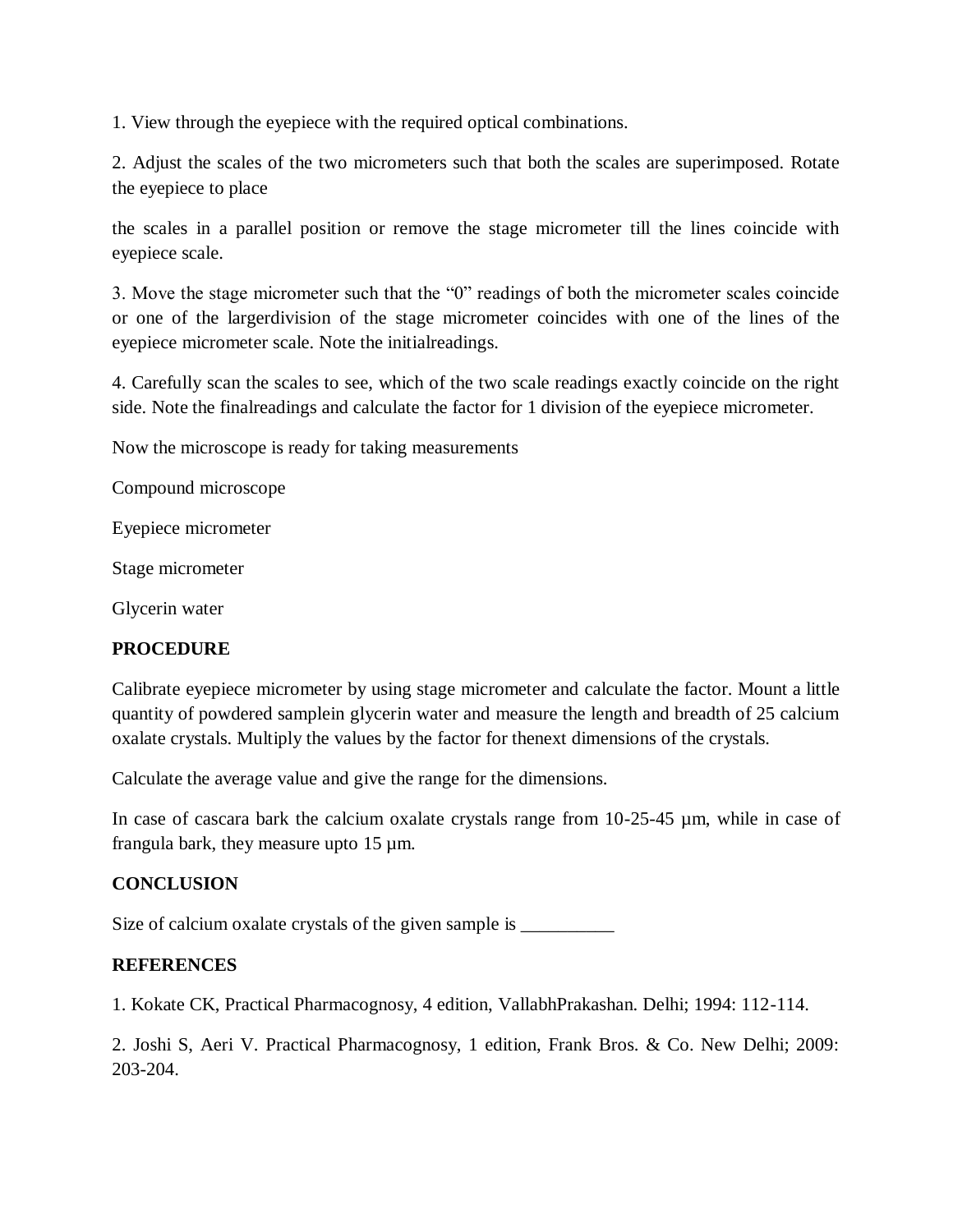#### **DETERMINATION OF SIZE OF CALCIUM OXALATE CRYSTALS**

#### **BACKGROUND**

Measurement of crystals using stage and eyepiece micrometers.

#### **REQUIREMENTS**

Microscope with mechanical stage

Eyepiece and stage micrometer

Calibration of eyepiece micrometer with the help of stage micrometer:

#### **1. Stage micrometer**

1. Take the micrometer slide in hand and feel the sides of the slide.

2. The correct sides shows a slight elevation on one side.

3. Place it on the stage of the microscope. View the scale through the eyepiece at 10 x 10 magnifications to find theposition of the scale on the micrometer.

4. To locate the scale, start viewing from the edge of the cover glass containing the engraved micrometer scale andthen move to the centre and locate the scale on the equatorial plane.

#### **2. Eyepiece micrometer**

1. Remove the eyepiece and unscrew the part A

2. Place the eyepiece micrometer at level B of the eye piece where there is a hinge or diaphragm (it is the support onwhich the eyepiece micrometer rests).

3. Screw part A back and see whether the numbering on the eyepiece micrometer is in correct position, i,e zero tohundred. If numbers are reverse, remove the scale and place it in a correct manner.

4. The eye-piece can be rotated to make adjustments.

5. Do not introduce the eyepiece micrometer into the draw tube.

3. Calibration of eyepiece micrometer

1. View through the eyepiece with the required optical combinations.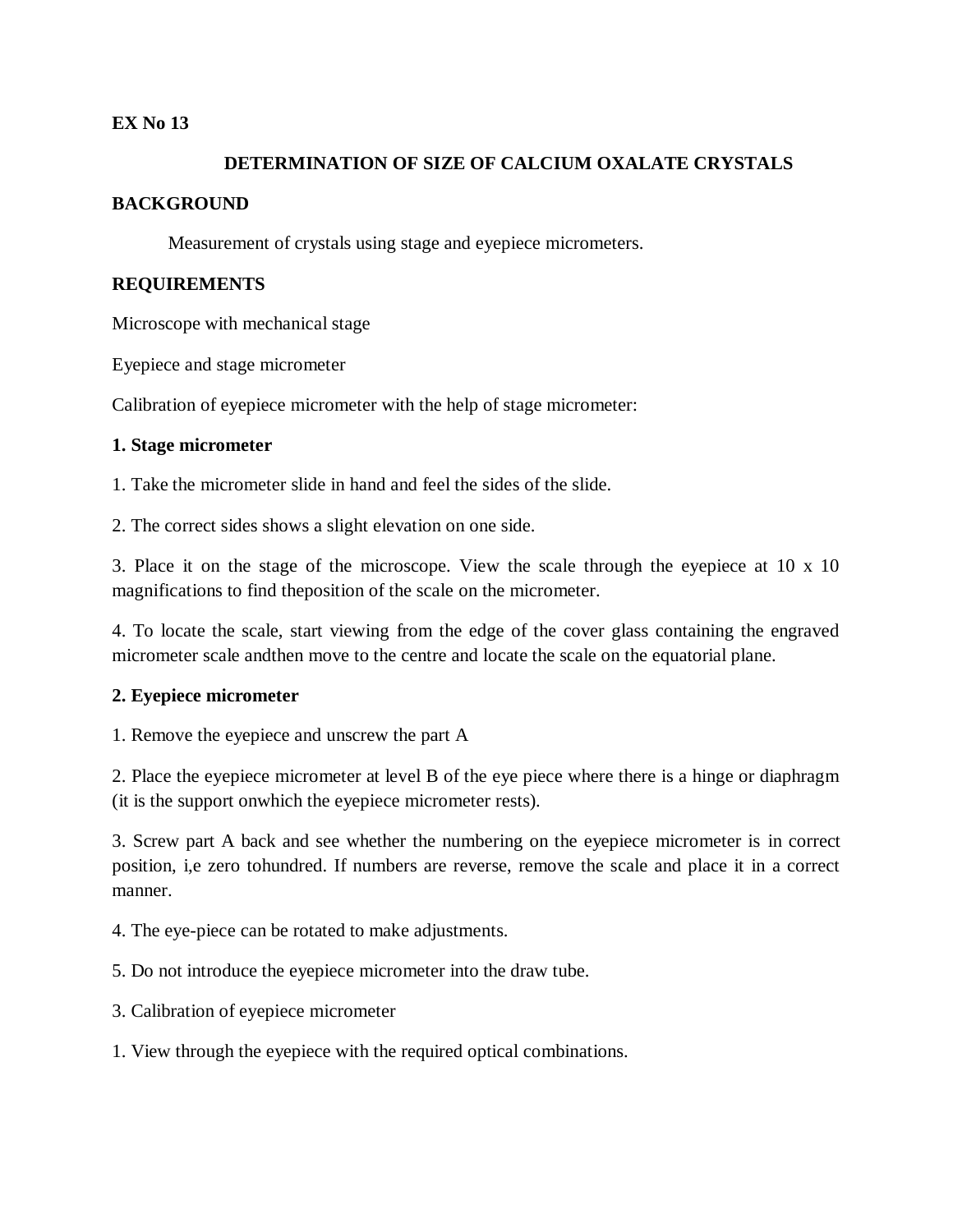2. Adjust the scales of the two micrometers such that both the scales are superimposed. Rotate the eyepiece to placethe scales in a parallel position or remove the stage micrometer till the lines coincide with eyepiece scale.

3. Move the stage micrometer such that the "0" readings of both the micrometer scales coincide or one of the largerdivision of the stage micrometer coincides with one of the lines of the eyepiece micrometer scale. Note the initialreadings.

4. Carefully scan the scales to see, which of the two scale readings exactly coincide on the right side. Note the finalreadings and calculate the factor for 1 division of the eyepiece micrometer.

Now the microscope is ready for taking measurements

Compound microscope

Eyepiece micrometer

Stage micrometer

Glycerin water

#### **PROCEDURE**

Calibrate eyepiece micrometer by using stage micrometer and calculate the factor. Mount a little quantity of powdered samplein glycerin water and measure the length and breadth of 25 calcium oxalate crystals. Multiply the values by the factor for thenext dimensions of the crystals.

Calculate the average value and give the range for the dimensions.

In case of cascara bark the calcium oxalate crystals range from 10-25-45 µm, while in case of frangula bark, they measure upto 15 µm.

### **CONCLUSION**

Size of calcium oxalate crystals of the given sample is  $\frac{1}{\sqrt{2\pi}}$ 

#### **REFERENCES**

1. Kokate CK, Practical Pharmacognosy, 4 edition, VallabhPrakashan. Delhi; 1994: 112-114.

2. Joshi S, Aeri V. Practical Pharmacognosy, 1 edition, Frank Bros. & Co. New Delhi; 2009: 203-204.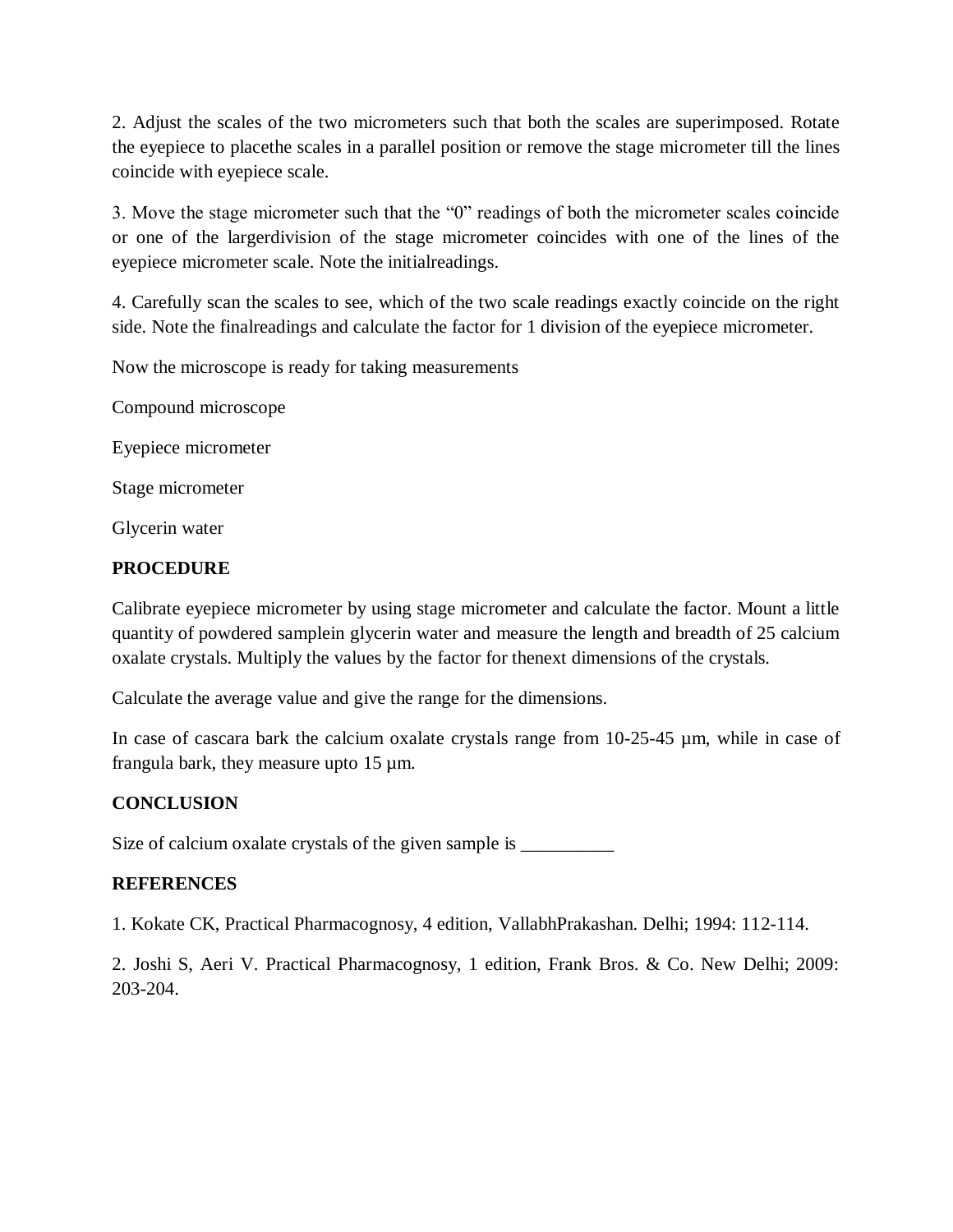#### **DETERMINATION OF FIBER LENGTH AND WIDTH**

#### **BACKGROUND**

Fiber is composed of plants which resist human digestive enzymes, a definitionthat includes lignin and polysaccharides, are of twotypes water soluble and insoluble. Fibers are natural and synthetic.

**Aim** To determine length and width of fibers of Chinchona Bark Powder

#### **REQUIREMENTS**

Microscope with mechanical stage

Eyepiece and stage micrometer

Glycerin water

Phloroglucinol

Concentrated hydrochloric acid

Chloral hydrate solution

#### **PROCEDURE**

Calibration of eyepiece micrometer with the help of stage micrometer

1. Stage micrometer

2. Take the micrometer slide in hand and feel the sides of the slide.

3. The correct sides shows a slight elevation on one side.

4. Place it on the stage of the microscope. View the scale through the eyepiece at 10 x 10 magnification to find theposition of the scale on the micrometer.

5. To locate the scale, start viewing from the edge of the cover glass containing the engraved micrometer scale and thenmove to the centre and locate the scale on the equatorial plane.

6. Eyepiece micrometer

7. Remove the eyepiece and unscrew the part A

8. Place the eyepiece micrometer at level B of the eye piece where there is a hinge or diaphragm (it is the support onwhich the eyepiece micrometer rests).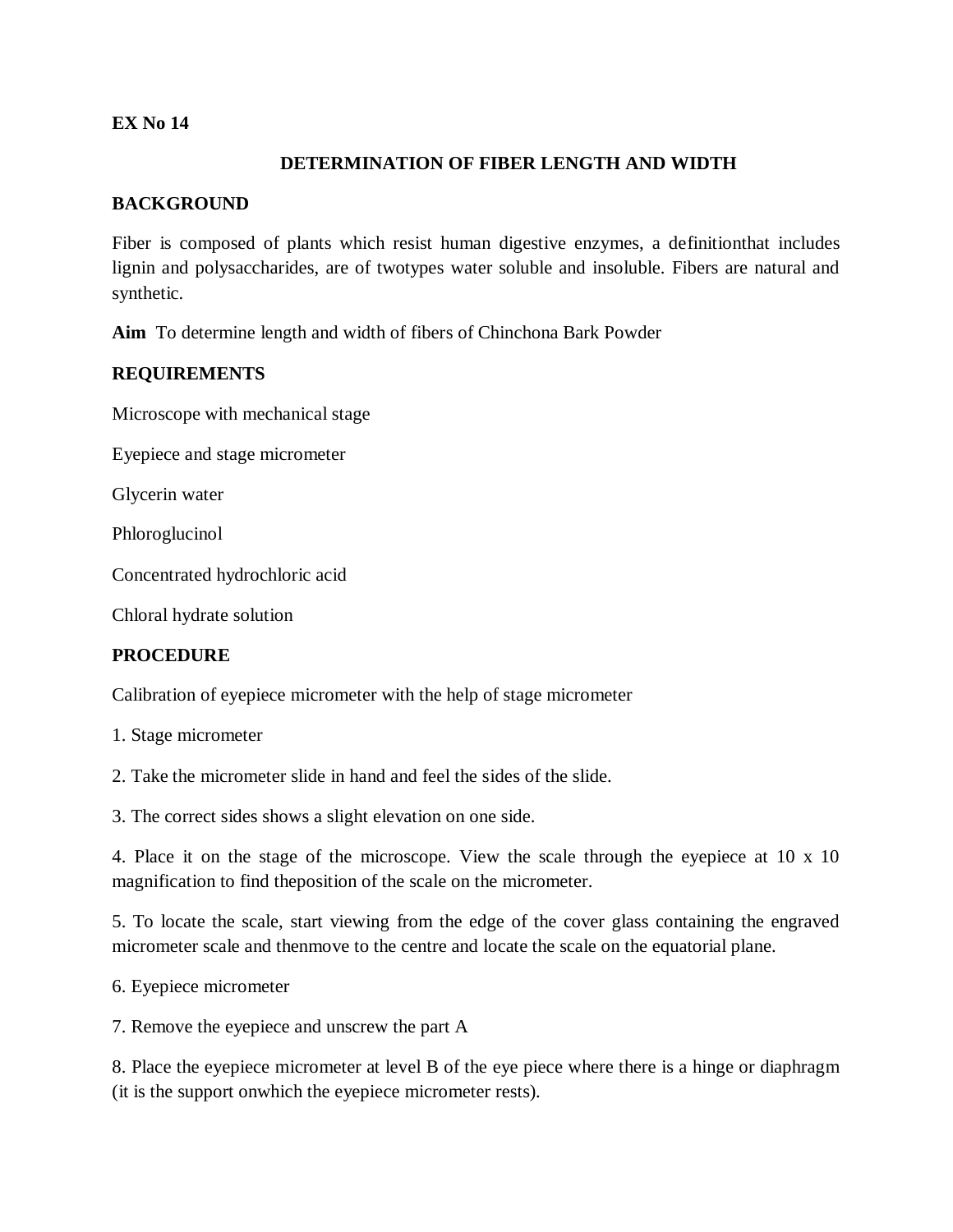9. Screw part A back and see whether the numbering on the eyepiece micrometer is in correct position, i,e zero tohundred. If numbers are reverse, remove the scale and place it in a correct manner.

10. The eye-piece can be rotated to make adjustments.

11. Do not introduce the eyepiece micrometer into the draw tube.

12. Calibration of eyepiece micrometer

13. View through the eyepiece with the required optical combinations.

14. Adjust the scales of the two micrometers such that both the scales are superimposed. Rotate the eyepiece to place thescales in a parallel position or remove the stage micrometer till the lines coincide with eyepiece scale.

15. Move the stage micrometer such that the "0" readings of both the micrometer scales coincide or one of the largerdivision of the stage micrometer coincides with one of the lines of the eyepiece micrometer scale. Note the initialreadings.

16. Carefully scan the scales to see, which of the two scale readings exactly coincide on the right side. Note the finalreadings and calculate the factor for 1 division of the eyepiece micrometer.

Now the microscope is ready for taking measurements.

Using stage micrometer calibrate the eyepiece micrometer. Calculate the factor (average distance between two lines inmicrons). Take a little quantity of powder drug (Ceylon cinnamon, Cassia bark or Cinchona bark) in a test tube and boil withclearing agent, chloral hydrate solution. Transfer the cleared powder in a watch glass. Stain the lignified fibers with thestaining reagent (phloroglucinol and concentrated hydrochloric acid). Mount this treated powder in glycerin water andobserve the slide under low power. (Power should be thinly, uniformly scattered, without overlapping of particles). Focus astained fiber (intact fiber). By rotating the scale of eyepiece micrometer, note the numbers of divisions of the eye piecemicrometer covered by the length of the fiber. Again rotate the eyepiece micrometer without disturbing the slide and find thenumbers of division of the eyepiece micrometer covered by the width of the same fiber. Similarly calculate the length andwidth of about 25 fibers, and write the readings in two separate columns.

Multiply each value by the factor calculated in the first step to get the value in microns. Then calculate the average value andwrite the range for the length and the width fiber.

#### **CONCLUSION**

Length and width of the fibre present in the given bark powder \_\_\_\_\_\_\_\_\_\_\_\_\_\_\_\_\_

#### REFERENCES

1. Khandelwal KR. Practical Pharmacognosy: Techniques and experiments, 9 edition, NiraliPrakashan. Pune; 2002: 159.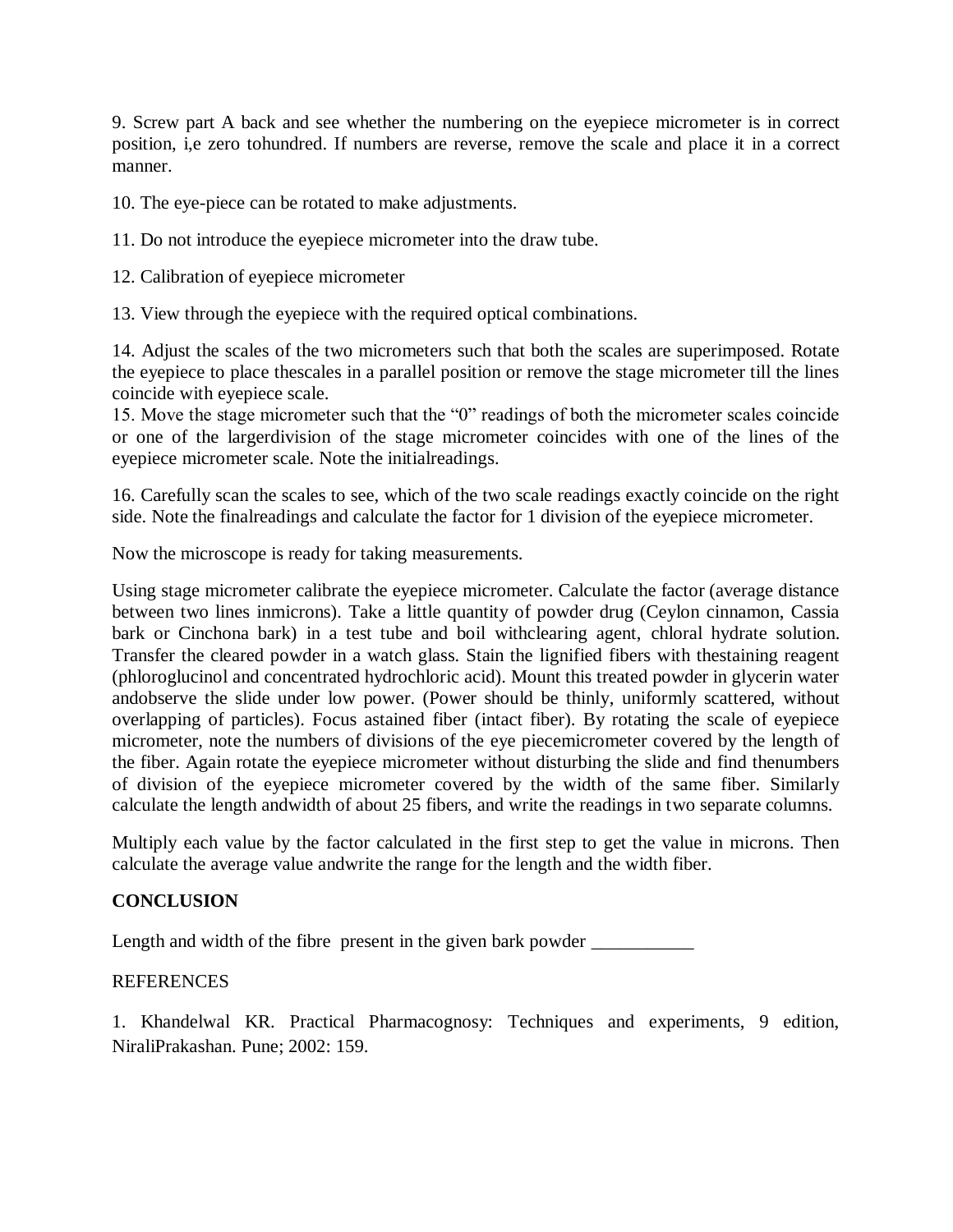### **DETERMINATION OF NUMBER OF STARCH GRAINS BY LYCOPODIUM SPORE METHOD**

#### **BACKGROUND**

Lycopodium spores are obtained from club moss, LycopodiumclavatumLinn., belonging to family Lycopodiaceae. Thespores are yellow in colour, spheroidol, tetrahedral in shape with reticulate surface. They have uniform average diameter of 25microns. One milligram contains average 94000 spores. They have uniform moisture content, hence the weight remains thesame. This is the reason, why these spores are used to evaluate powdered drugs by comparison. The spores are also resistantto pressure.

#### **REQUIREMENTS**

Balance

Watch glass

Small flexible spatula

Microscope with mechanical stage or a counting square

Suspending agent: Fixed oil or suspending agent; glycerine: tragacanth mucilage: water (2:1:2). This keeps the spores andparticles in a suspension. Dilution of the suspension should give about 10 to 20 spores in a field.

#### **PROCEDURE**

Determine the loss on drying for the powder at 105 C. Mix a weighed amount of air-dry powder of the drug and a weighedamount of lycopodium spores in a small watch glass (100 mg drug and 50 mg lycopodium spores). Mix with a small flexiblespatula. Add oil or suspending agent. Mix for 10 min till a smooth paste is obtained.

Transfer the suspension to a small glass tube by draining with the help of a glass rod. Add more suspending agent, washingdown the mixture into the tube. (about 4 ml of the suspending agent is required for 50 mg of lycopodium spores). This shouldgive about 10 to 20 spores when viewed under 4 mm objective, when a drop of the mixture is mounted under a cover glass.

Slowly oscillate the glass tube between the two palms without any air bubbles, until the suspension is uniform. Take a glasstube with internal diameter of about 2-3 mm and place one drop each on two sides, spread the suspension on the slide lessthan the area of the cover slip. Apply a cover slip and leave the slide on an even surface to settle.

Select 25 fields and count the spores and particles in these fields using  $10\times40$  magnification.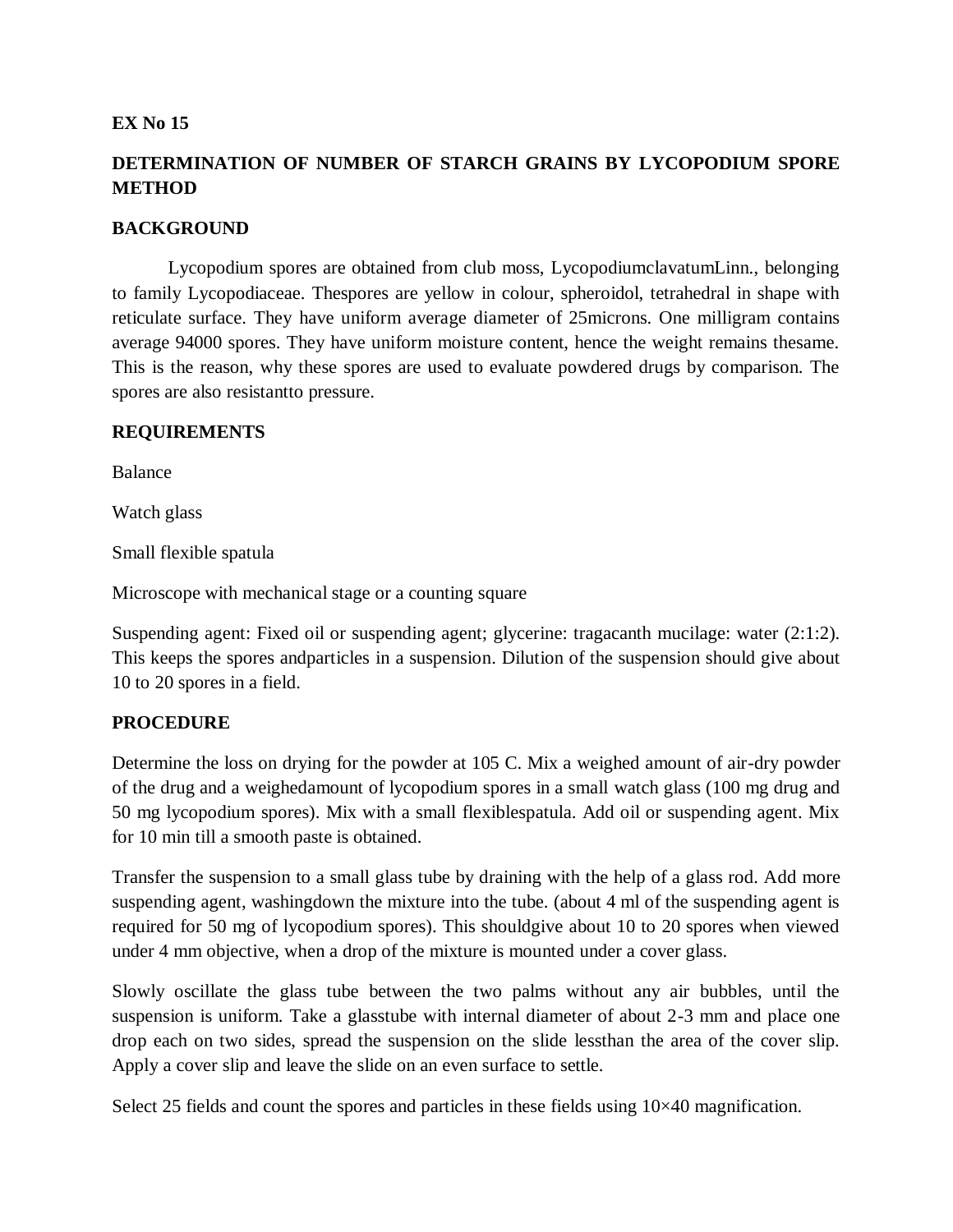Make a similar suspension as above and count particles in 25 fields on two sides. Take average of 4 readings.

Calculate the percentage of foreign organic matter from the formula given below:

Percentage of foreign organic matter =  $94000 \times 100 \times n \times w / s \times m \times p$ 

m= weight in mg of the sample, calculated on sample dried at 105 C.

w= weight in mg of the lycopodium spores

n= number of particles in 25 fields

p= number of particles in per mg of the pure foreign matter dried at 105 C

94,000= number of spores in one mg of lycopodium

#### **Calculations**

1 mg of lycopodium powder contains spores = 94000

W mg of lycopodium powder powder contains 94000 x w number of spores.

s number of spores in ten fields mix with n number of starch grains in ten fields.

94000 x w number of spores mix with  $= 94000$  x n x w / s (number of starch grain)

1 mg of pure sample of foreign organic matter (F.O.M) contains p number of starch grains

Weight of ginger in the mixture=  $94000 \times n \times w / s \times p$  (mg of ginger)

m (mg) of mixture contain =  $94000 \times n \times w / s \times p$ 

1 mg of mixture contains =  $94000 \times n \times w / s \times p \times m$ 

Percentage of F.O.M = 94000 x n x w x 100/ s x p x m

#### **CONCLUSION**

Number of starch grains in the given sample is \_\_\_\_\_\_\_\_

#### **REFERENCES**

1. Joshi S, Aeri V, Practical Pharmacognosy. 1 edition, Frank Bros. & Co. New Delhi; 2009: 211-212.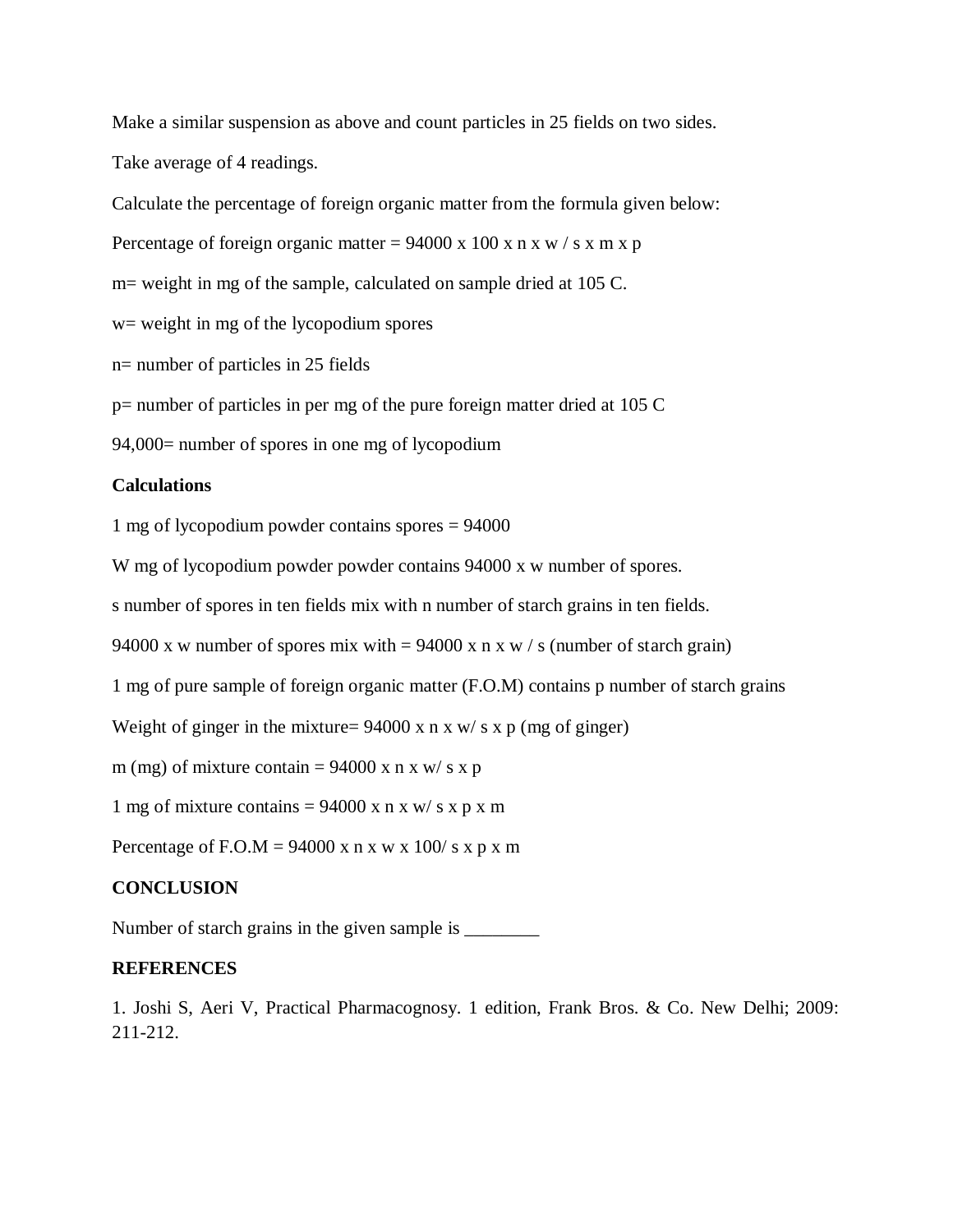#### **DETERMINATION OF ASH VALUE**

#### **BACKGROUND**

Ash values are helpful to determine the quality as well as purity of a crude drug, especially when the drug is present inpowdered form. The object of ashing crude drugs is to remove the traces of organic matter which may be interferes in ananalytical determination. On incineration, the crude drugs normally produce ash which is usually consisting of carbonates,phosphates and silicates of sodium, potassium, calcium and magnesium. The total ash of a crude drug reveals the care takenduring its preparation. A higher limit of acid- insoluble ash is incorporated especially in cases where silica may be present orwhen the calcium oxalate content of the drug is very high. Some researchers suggested mixing of acids like sulphuric acidwith the powdered crude drug before ashing and making the ash sulphated which is normally less fusible than ordinary ash.

The present study is designed to determine the ash value of the supplied sample.

#### **REQUIREMENTS**

Chemicals: Dilute hydrochloric acid Apparatus: Silica crucible

Dessicator

Ash less filter paper

Sample: Powdered liquorice

#### **PROCEDURE**

#### **Total ash determination**

Weigh accurately about 3 gm of the powdered drug in silica crucible. Incinerate the powdered drug by increasing the heatgradually until the sample was free from carbon and cool it keep it in a desiccators. Weigh the ash and calculate thepercentage of total ash in contrast to the air dried sample.

#### **Determination of acid-insoluble ash**

Boil the total ash obtained as the above procedure for 5 minutes and mix 25 ml of dilute hydrochloric acid. Filter and collectthe insoluble matter on a ashless filter paper, after that wash the filter paper with hot water, ignite in tared crucible, cool andkeep in desiccator. Weigh the obtained residue and calculate acid-insoluble ash of the crude drug (liquorice) with reference to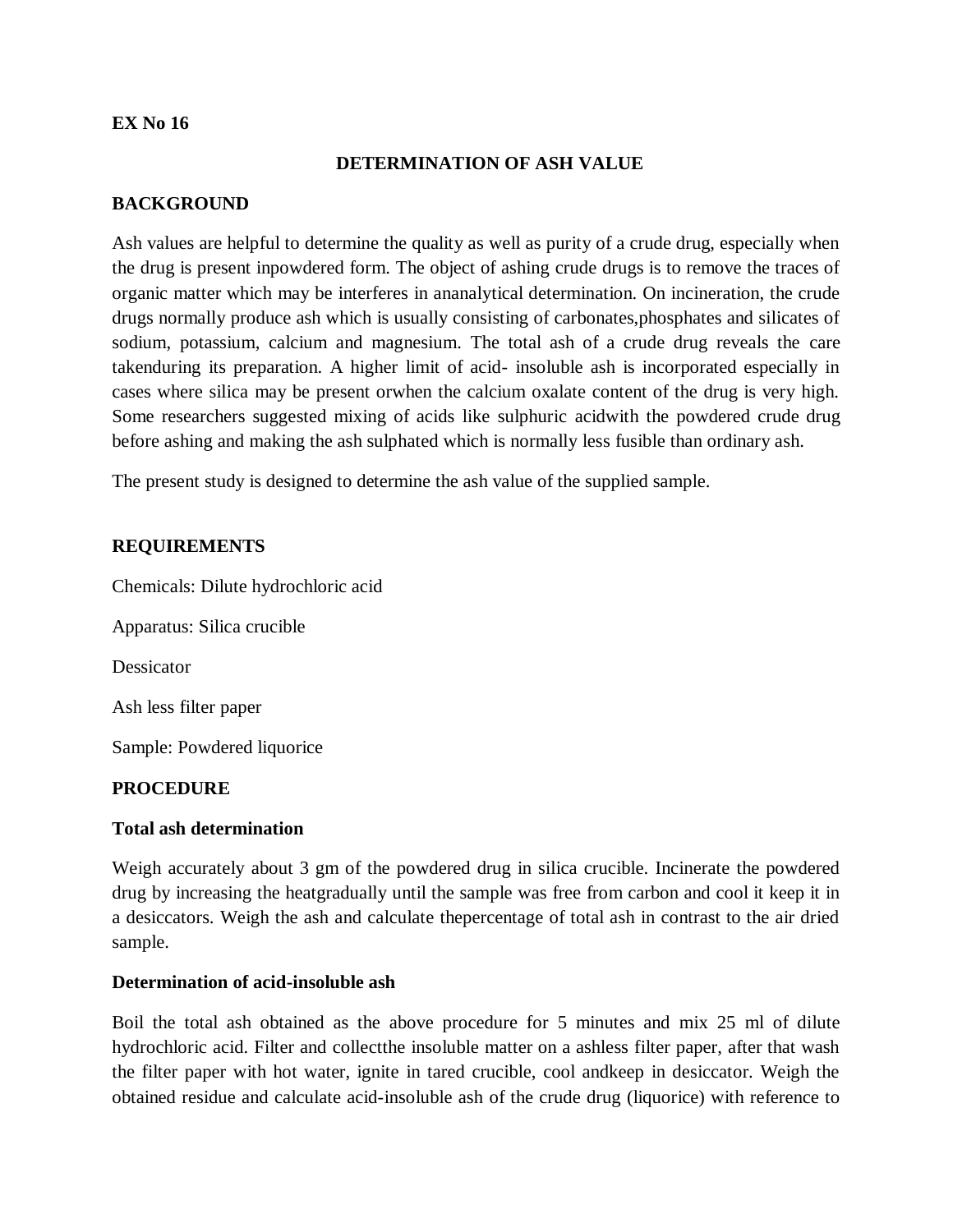the air dried drug. The unpeeled variety of liquorice root must contain not more than 10% of total ash and 2.5% of acidinsolubleash.

### **CONCLUSION**

Ash value of supplied sample is \_\_\_\_\_\_\_.

### **REFERENCES**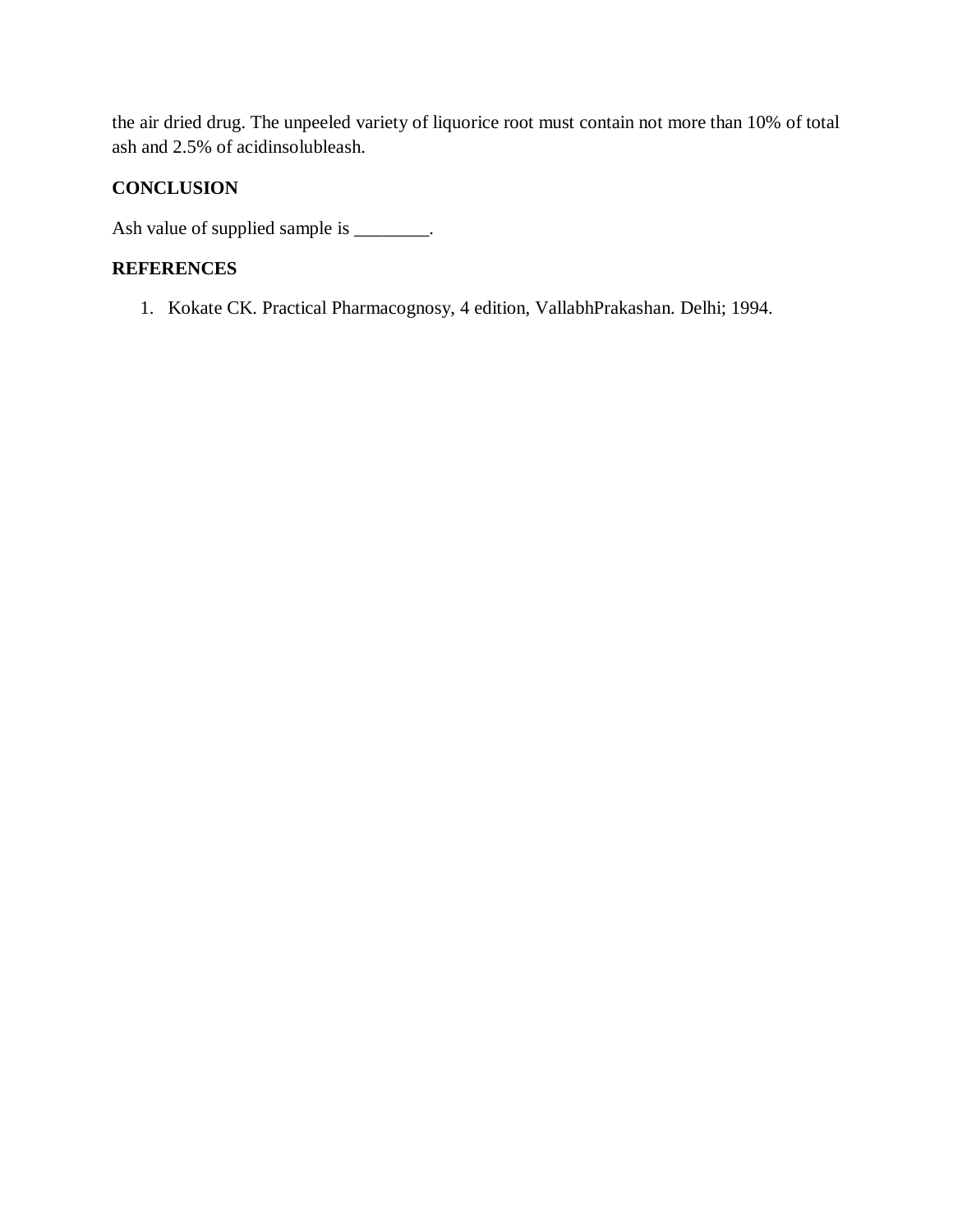### **DETERMINATION OF WATER-SOLUBLE EXTRACTIVE VALUE OFGINGER**

#### **BACKGROUND**

Extractive values are used for evaluation of crude drugs when they cannot be estimated by any other method. Extractivevalues by different solvents are used to assess quality, purity and to detect adulteration due to exhausted and incorrectlyprocessed drugs.

Crude drugs contain a number of constituents and these have a selective solubility in different solvents. Water, alcohol, alcohol/water mixtures, generally 45%, 60%, 90% ethanol, ether are used as solvents to prepare ethanol soluble extractive,water soluble extractive (chloroform water), ether soluble extractive, etc.

Extractive values indicate the presence of different constituents and TLC fingerprints can be developed for identification andsemi-quantitative analysis from these extracts.

Ginger contains some water soluble constituents. If the ginger is exhausted with water or soaked in water for a long timewhile cleaning, the water soluble extractive will have a lower value than the official limit. However, Ginger exhausted withchloroform water passes this test.

#### **REQUIREMENTS**

Water soluble extractive not less than 10%

250 ml conical flask with stopper

Chloroform Water

Shallow flat-bottomed dish

Water bath

#### **PROCEDURE**

Weigh accurately about 5 g of coarsely powdered drug into a 250 ml conical flask with stopper. Add 100 ml of chloroformwater. Shake the flask frequently during first 6 hr. Keep it aside without disturbing for 18 hr. and then filter. Pipette out 25 mlof the filtrate and evaporate to dryness in a weighed shallow flat-bottomed dish on a water bath. Then dry the residue at  $105^{\circ}$ C to a constant weight. Calculate the percentage of water-soluble extractive.

% of water soluble extractive = weight of residue/weight of the drug x 100.It is expressed as percent w/w of the air-dried drug.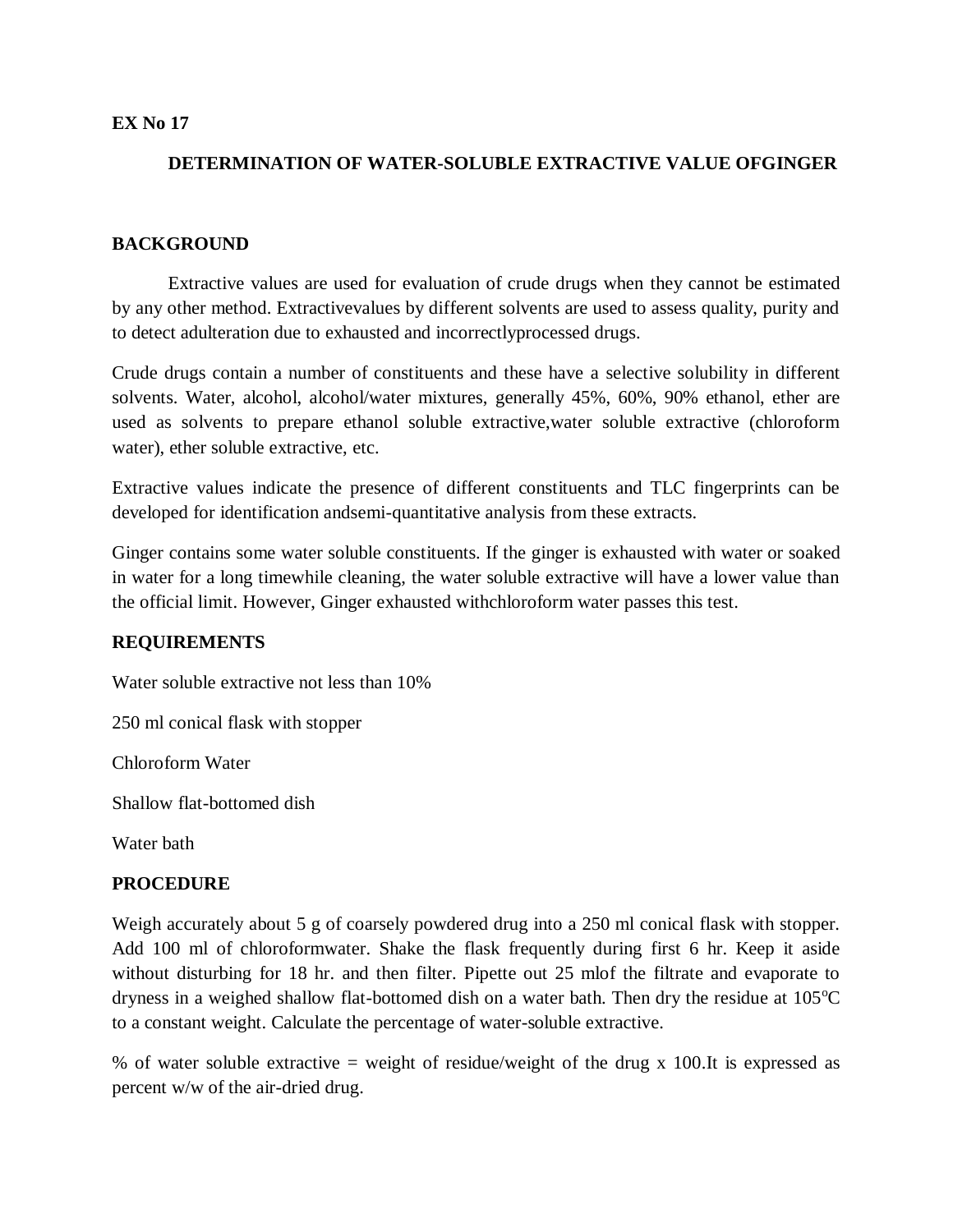## **CONCLUSION**

Water-soluble extractive value of Ginger is \_\_\_\_.

### **REFERENCES**

1. Joshi S, Aeri V. Practical Pharmacognosy, 1 edition, Frank Bros. & Co. New Delhi; 2009: 255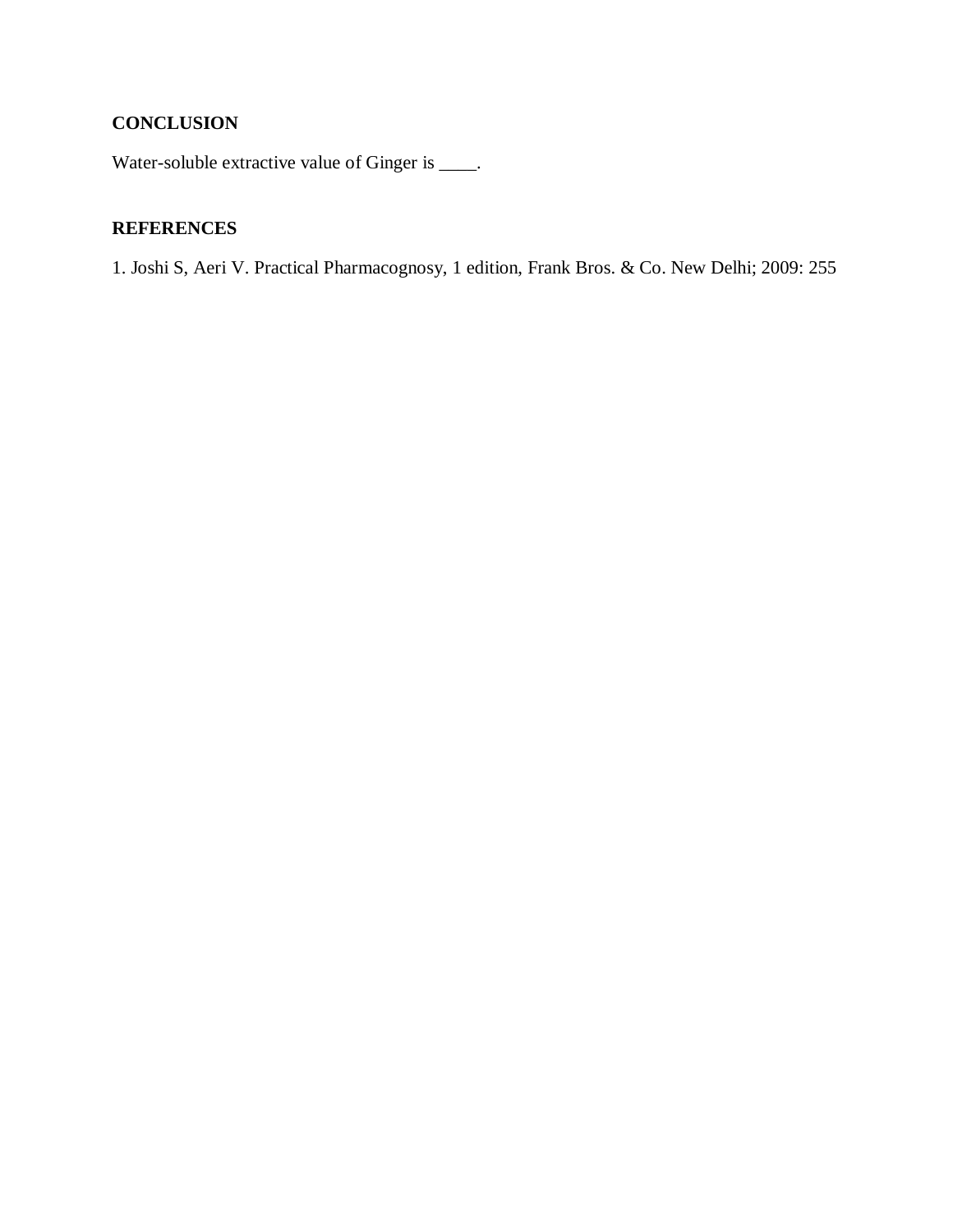#### **DETERMINATION OF ALCOHOL-SOLUBLE EXTRACTIVE VALUE OFGINGER**

#### **BACKGROUND**

Extractive values are used for evaluation of crude drugs when they cannot be estimated by any other method. Extractivevalues by different solvents are used to assess quality, purity and to detect adulteration due to exhausted and incorrectlyprocessed drugs.

Crude drugs contain a number of constituents and these have a selective solubility in different solvents. Water, alcohol,alcohol/water mixtures, generally 45%, 60%, 90% ethanol, ether are used as solvents to prepare ethanol soluble extractive,water soluble extractive (chloroform water), ether soluble extractive, etc.

Extractive values indicate the presence of different constituents and TLC fingerprints can be developed for identification andsemi-quantitative analysis from these extracts.

Ginger contains about 1-3 % volatile oil and 5-8 % resins, which are soluble in alcohol.

#### **REQUIREMENTS**

Alcohol soluble extractive of ginger (should not be less than 4.5 %. Lower values indicate exhausted ginger with alcohol.

Ginger exhausted with alcohol passes this test).

250 ml conical flask with stopper

Alcohol (90%)

Shallow flat-bottomed dish

Water bath

#### **PROCEDURE**

1. Weigh accurately about 5 g of coarsely powdered drug into a 250 ml conical flask with stopper.

- 2. Add 100 ml of alcohol (90%).
- 3. Shake the flask frequently during first 6 hr.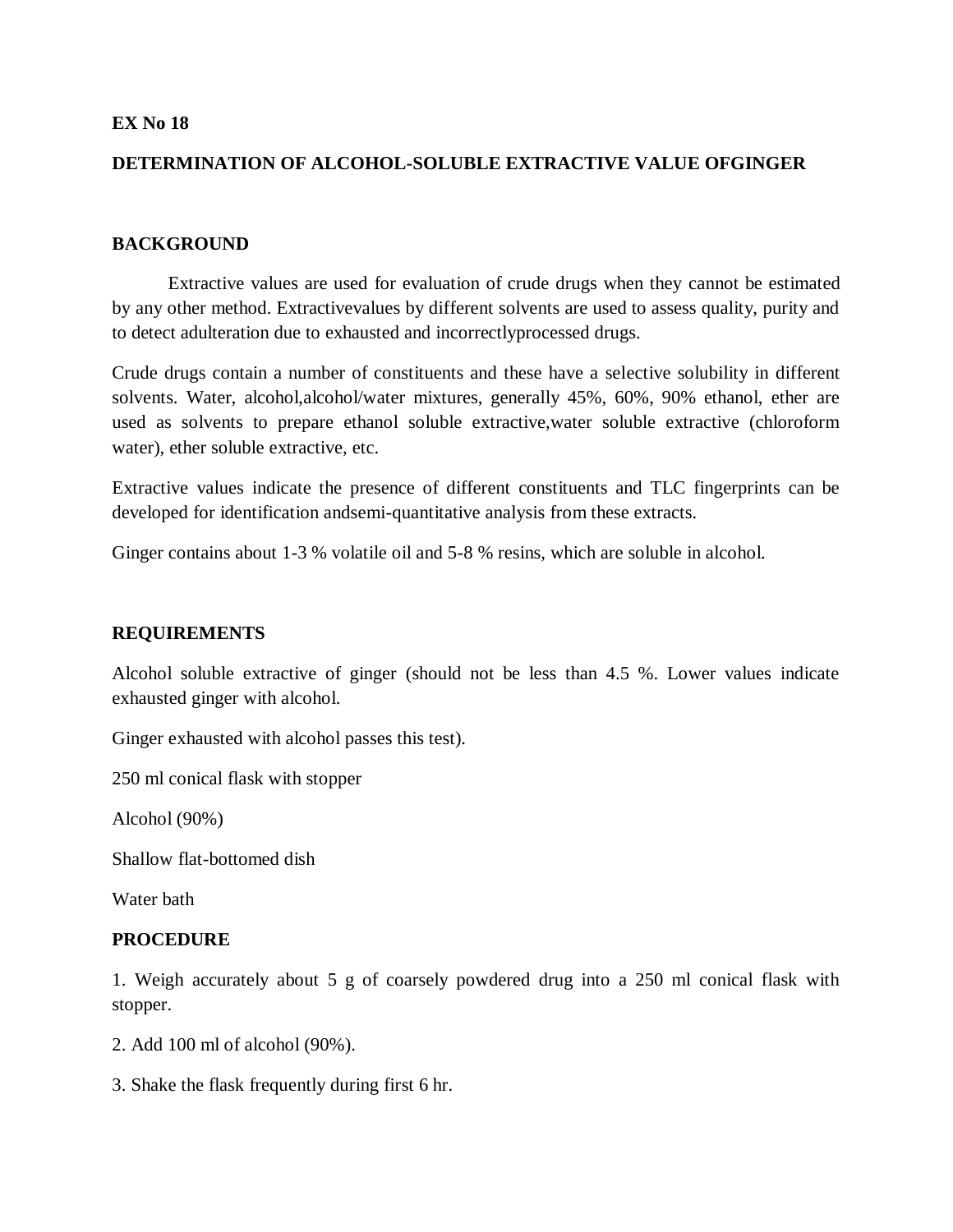4. Keep it aside without disturbing for 18 hr. and then filter.

5. Pipette out 25 ml of the filtrate and evaporate to dryness in a weighed shallow flat-bottomed dish on a water bath.

6. Then dry the residue at 105 C to a constant weight.

7. Calculate the percentage of alcohol-soluble extractive.

8. % of alcohol soluble extractive = weight of residue/weight of the drug  $x$  100

It is expressed as percent w/w of the air-dried drug.

#### **CONCLUSION**

Water-soluble extractive value of Ginger is \_\_\_\_.

#### **REFERENCES**

1. Joshi S, Aeri V. Practical Pharmacognosy, 1 edition, Frank Bros. & Co. New Delhi; 2009: 255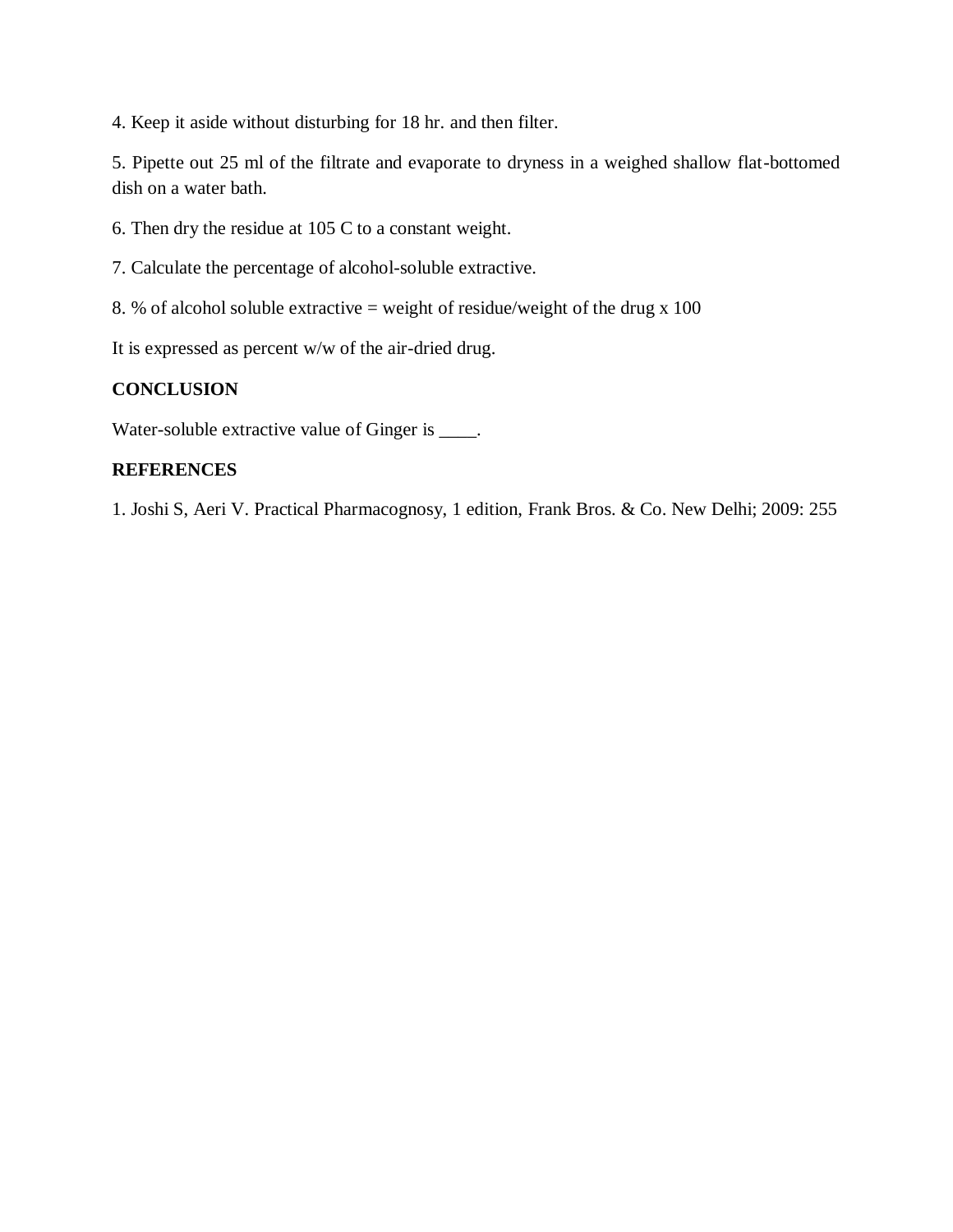#### **DETERMINATION OF MOISTURE CONTENT OF CRUDE DRUGS**

#### **BACKGROUND**

Moisture content determination is important, not only to know excess water, but also in conjunction with suitable temperaturemoisture will lead to the activation of enzymes and gives suitable conditions to the proliferation of living organism. As mostvegetable drugs contain all the essential food requirements for mould, insects and mites, deterioration can be very rapid, onceinfestation has taken place. Various methods for moisture determination are loss on drying, separation and measurement ofmoisture, chemical methods, electrometric methods, and spectroscopic methods as per IP.

#### **REQUIREMENTS**

Moisture content apparatus

**Desiccators** 

Weighing Machine

#### **PROCEDURE**

10 gm of powder was weighed and placed it in a moisture content apparatus. Temperature was adjusted to 100-110 C tillweight get constant and collected in desiccator and weighed. The loss of weight was regarded as a measure of moisturecontent as per IP.

#### **CONCLUSION**

Moisture content of the given sample is  $\qquad$ 

#### **REFERENCES**

1. Quality control methods for medicinal plants material by W.H.O. Guidelines: 45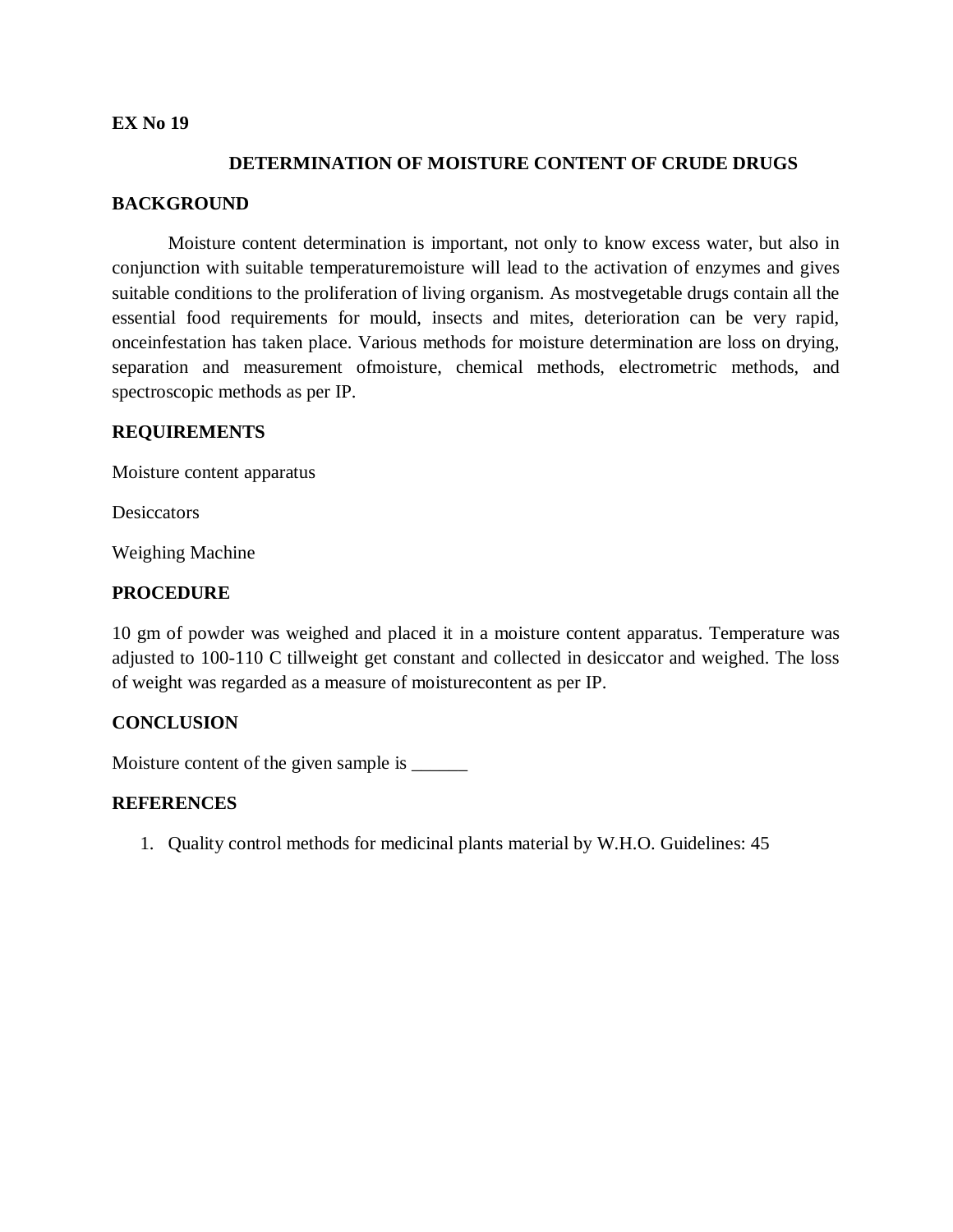### **DETERMINATION OF SWELLING AND FOAMING INDEX**

### **BACKGROUND**

Many herbal drugs are of specificfor the therapeutic or pharmaceutical utility because of their swelling properties – especially gumsand drugs those are containing an appreciable amount of constituents like mucilage, pectin or hemicelluloses. The swelling index is defined as the volume in ml taken up by the swelling of 1 g of herbal material under specied conditions. Its determination is based on the addition of water or a swelling agent as specied in the test procedure for each individual herbal material (either whole, cut or

Pulverized). Using a measuring cylinder with glass-stopper, the material must be shaken repeatedly for 1 hour and then allowed themeasuring cylinder to stand for a required period of time. The volume of the mixture (in ml) is then read. The mixing of whole herbalmaterial with the swelling agent is easy to achieve, but cut or pulverized materials requires vigorous shaking at speciedinterval oftime to ensure even distribution of the material in the swelling agent.

**Aim:** The main objective of present experiment is to measure the swelling factor of the given sample i.eisapgol seeds.

#### **REQUIREMENTS**

Apparatus: Stoppered measuring cylinder – 25 ml Conical flask – 500 ml Volumetric flask Stopper test tubes Sample: Isapgol (Plantagoovata) seed Water (q.s)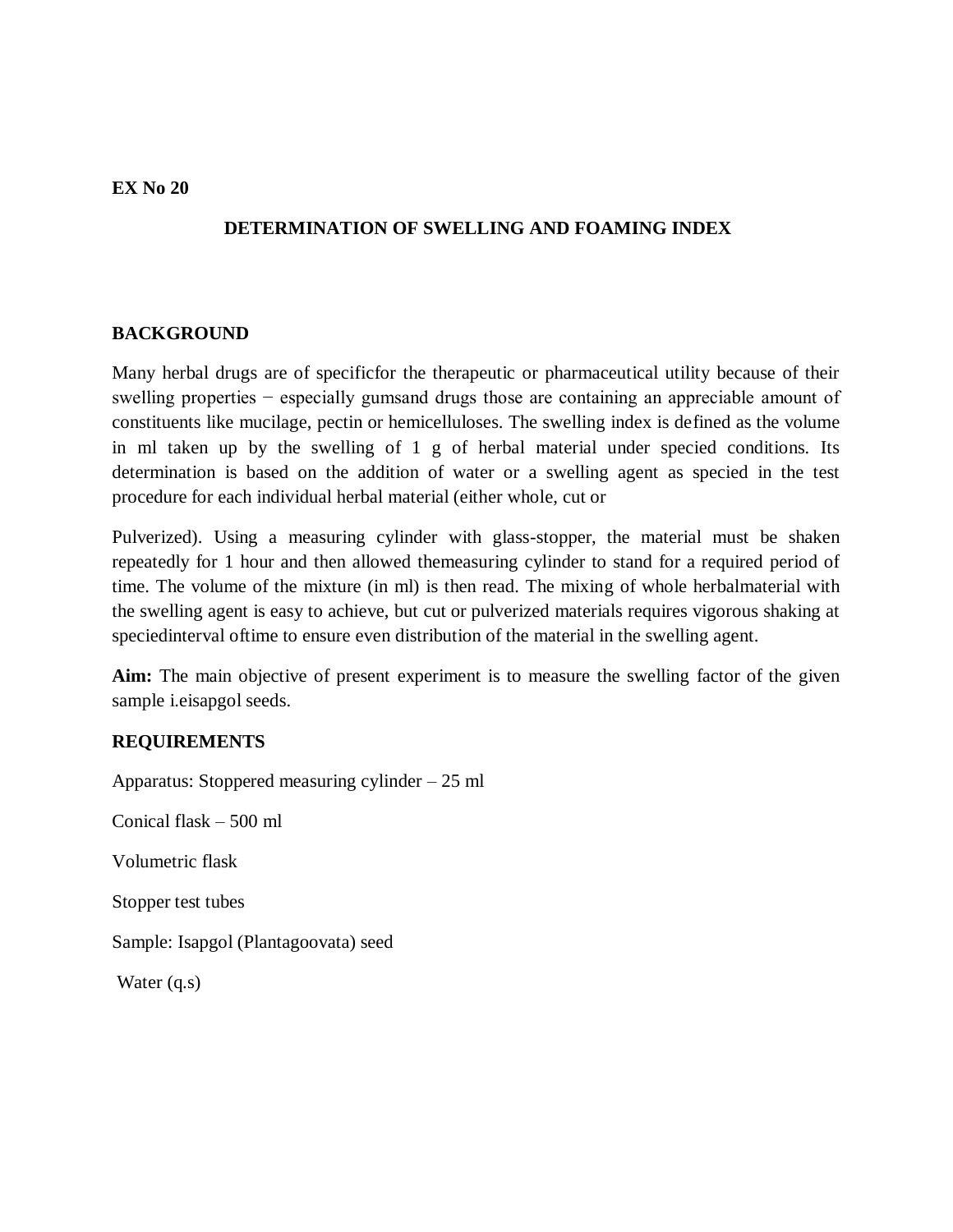#### **PROCEDURE**

#### **Determination of swelling index**

Transfer 1gm of isapgol seed to a 25 ml stoppered measuring cylinder. Fill the cylinder up to 20 ml mark with water. Agitate gently occasionally during 24 hour and allowed to stand. Measure the volume occupied by the swollen. The genuine seed of isapgol occupies a volume of not less than 10 ml.

#### **Determination of foaming index**

The foaming ability of an aqueous decoction of plant materials & their extracts are measured in terms of a foaming index.

#### **Test**

Weigh accurately about 1 g of coarsely powdered drug and transferred to 500 ml conical flask containing 100 ml of boiling water maintain at moderate boiling at 80- 90 C for about 30 min. Then make it cold, filter into a volumetric flask and addsufficient water through the filter to make the volume up to 100 ml (V1).

Cleaned stopper test tubes 10 numbers are taken and marked with 1 to 10. Take the successive portions of 1, 2 ml up to 10 ml drug in separate tubes and adjust remaining volume with the liquid up to 10 ml in each test tube. After closing the tubes withstoppers, Shake them for 15 seconds and allowed to stand for 15 min. then measure the height.

If the height of the foam in each tube is less than 1cm, the foaming index is less than 100 (not significant). Here, if the foam ismore than 1cm height after the dilution of plant material in the sixth tube, then corresponding number of the test tube is theindex sought. If the height of the foam in every tube is more than 1 cm, the foaming index is more than 1000. In this case, 10 ml of the first decoction of the plant material needs to be measured and transferred to a volumetric flask of 100 ml capacity (V2) and volumeis to be maintained up to 100 ml and follow the same procedure.

Foaming index is calculated by using the following formula

Foaming index  $= 1000/a$  in case of V1

Foaming index =  $1000 \times 10/a$  in case of V2

Where,  $a =$  Volume (ml) of decoction used for preparing the dilution in the tube where exactly 1 cm or more foam is observed.

### **CONCLUSION**

Swelling factor of supplied isapgol seeds is \_\_\_\_\_\_\_\_ and foaming index is \_\_\_\_\_\_\_.